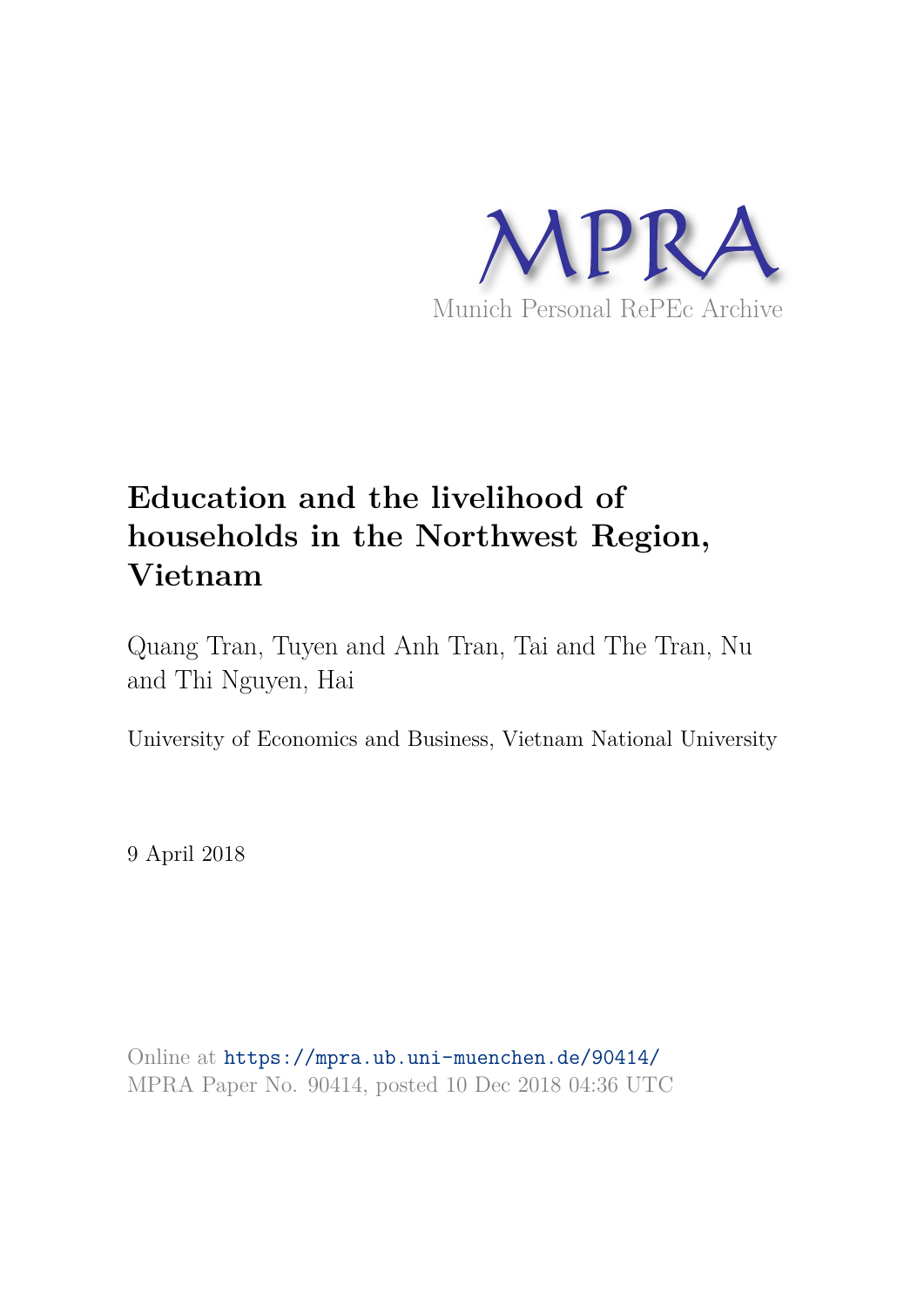# The role of education in the livelihood of households

# in the Northwest Region, Vietnam

Tuyen Quang Tran (corresponding author)

University of Economics and Business, Vietnam National University, Hanoi,

Room 100, Building E4, No. 144, Xuan Thuy Street, Cau Giay District, Hanoi, Vietnam

Email: tuyentq@vnu.edu.vn; tuyentranquang1973@gmail.com

Tai Anh Tran

University of Economics and Business, Vietnam National University, Hanoi,

#### Nu The Tran

University of Economics and Business, Vietnam National University, Hanoi,

#### Hai Nguyen Thi

University of Economics and Business, Vietnam National University, Hanoi,

### Compliance with Ethical Standards

#### Funding:

This research is funded by Vietnam National University, Hanoi (VNU) under project number QG.17.33.

### Conflict of Interest:

The authors declare that they have no conflict of interest in this research

The final of this paper has been published in Educational Research for Policy and Practice, Springer Neitherlands, https://link.springer.com/article/10.1007/s10671-018-9242-6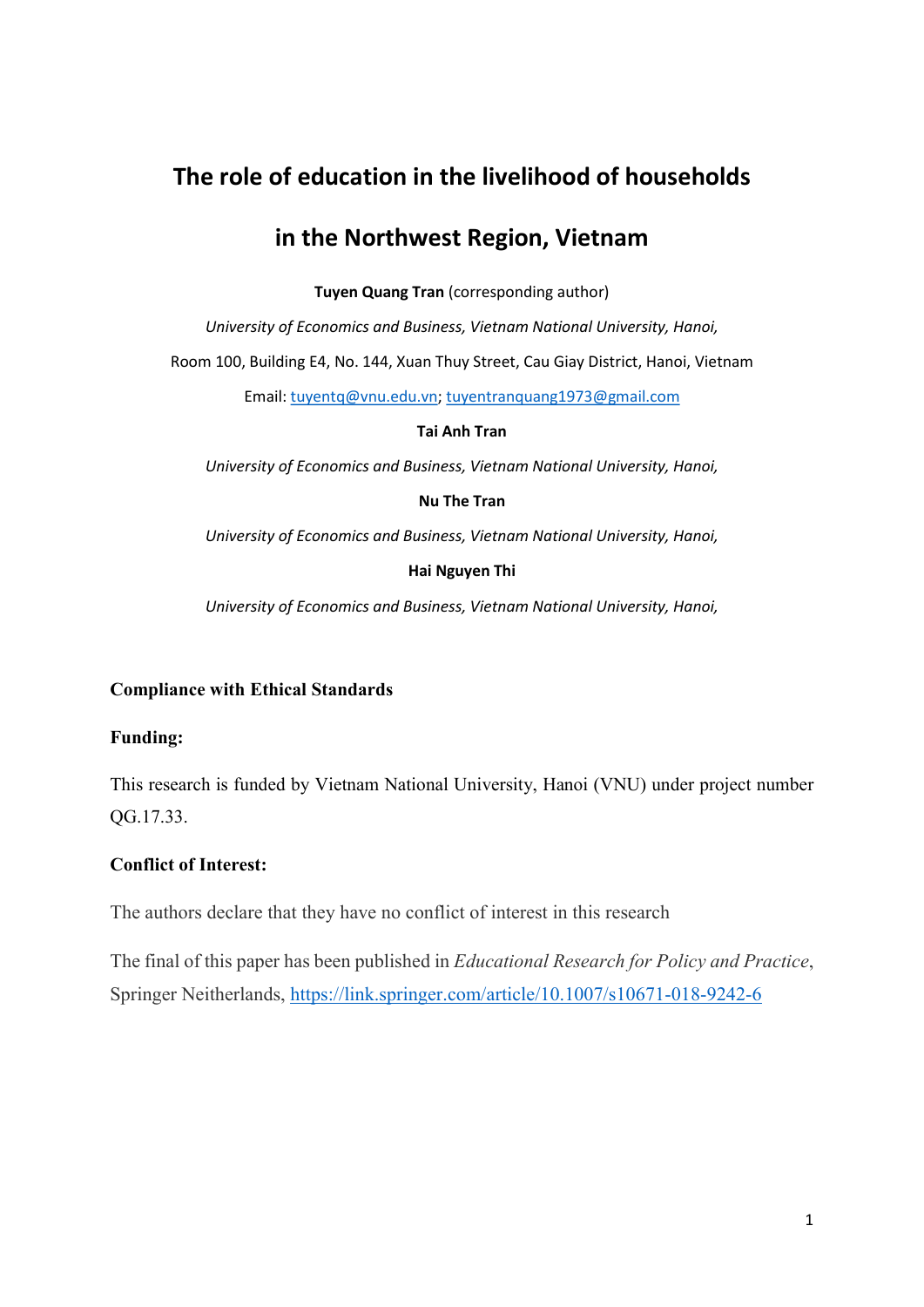#### Abstract

Using the updated data from the 2016 Vietnam Household Living Standard Survey, this study examines the role of education in the livelihood of households in the Northwest Region, the poorest region in Vietnam. Our micro-econometric analysis shows that education has a positive effect on choosing better livelihoods, on household income and poverty reduction, even after controlling for all other factors in the models. However, our quantile regression analysis reveals that the returns on education are substantially heterogeneous across percentiles of income distribution and tend to be higher for better-off households. This implies that education has an increasing effect on within-level income inequality. The finding suggests that a conventional approach employing only mean regression to study the effect of education on income could miss heterogeneity of interest to policymakers.

Keywords: education; heterogeneous; inequality; rural livelihoods; quantile regression JEL codes: I 21; J 31

#### 1. Introduction

Education has played a major role in making development a success in Vietnam (WB, 2015). Achieving rapid economic growth, by 2010 the country was transformed from one of the world's poorest nations into a lower middle-income country (World Bank & Ministry of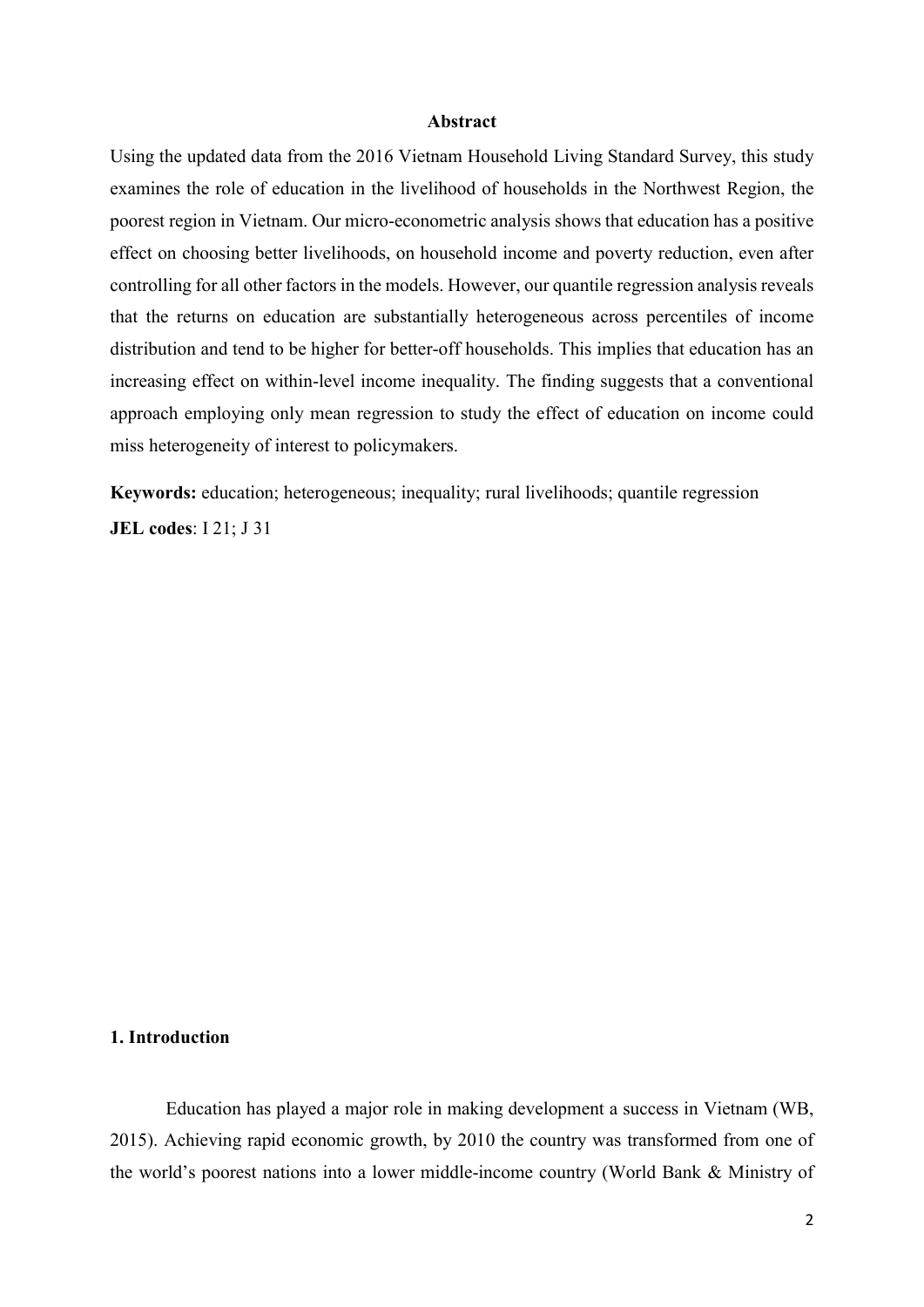Planning and Investment of Vietnam, 2016) with one of the fastest poverty reduction rates (WB, 2015). Over the last decades, Vietnam's focused investments in developing primary education, combined with greater access to all levels, have paid off, and have enabled an increasing proportion of the population to exploit the advantages of expanding economic opportunities (WB, 2015). Numerous studies have found positive effects from education, among other factors, on poverty reduction and household income (Cloutier, Cockburn, & Decaluwé, 2008; Nguyen, Phung, & Westbrook, 2015) and wage income (Doan, Le, & Tran, 2018).

Vietnam's socio-economic achievements, however, have not been even across regions. While many regions have made significant improvements in household welfare and education, others have lagged behind (Oxfam, 2017; WB, 2013, 2015). An overwhelming majority of the country's ethnic minority population live in the Northwest region, which has much lower levels of income and education and higher levels of poverty and inequality than other regions (GSO, 2015). To the best of our knowledge, little evidence exists for the effect of education on the livelihood of rural households in the Northwest region. A thorough understanding of the role of education on choice of livelihoods, income, poverty and inequality is very important when designing policy interventions for the poor in this region. The current study was conducted to fill this gap in the literature.

Our study has several strong points. First, we provide the first econometric evidence for the role of education in the livelihoods of local households in terms of choice of occupation, household income and poverty reduction the Northwest Region - the poorest region of Vietnam. Second, previous studies (e.g., Lekobane & Seleka, 2017; Tran, 2015) often used a standard linear regression approach (e.g., ordinary least squares/fixed or random effects estimators) to investigate the mean effect of education on average household welfare (income or consumption expenditure). This approach, however, provides only a partial view of the relationship (Koenker & Hallock, 2001). In our study, we use a quantile regression approach to account for the heterogeneous effects of education on different percentiles of income distribution. This allows us to consider the role of education on the entire distribution of household welfare, not merely its conditional mean (Koenker, 2005). In particular, this approach enables us to evaluate whether education has an increasing effect on within-level income inequality.

Using the updated data from the 2016 Vietnam Household Living Standard Survey, combined with the use of micro-econometric analysis, we provide evidence that education has a positive effect on the choice of better livelihoods, and on household income and poverty reduction, even after controlling for all other factors in the models. Notably, our study shows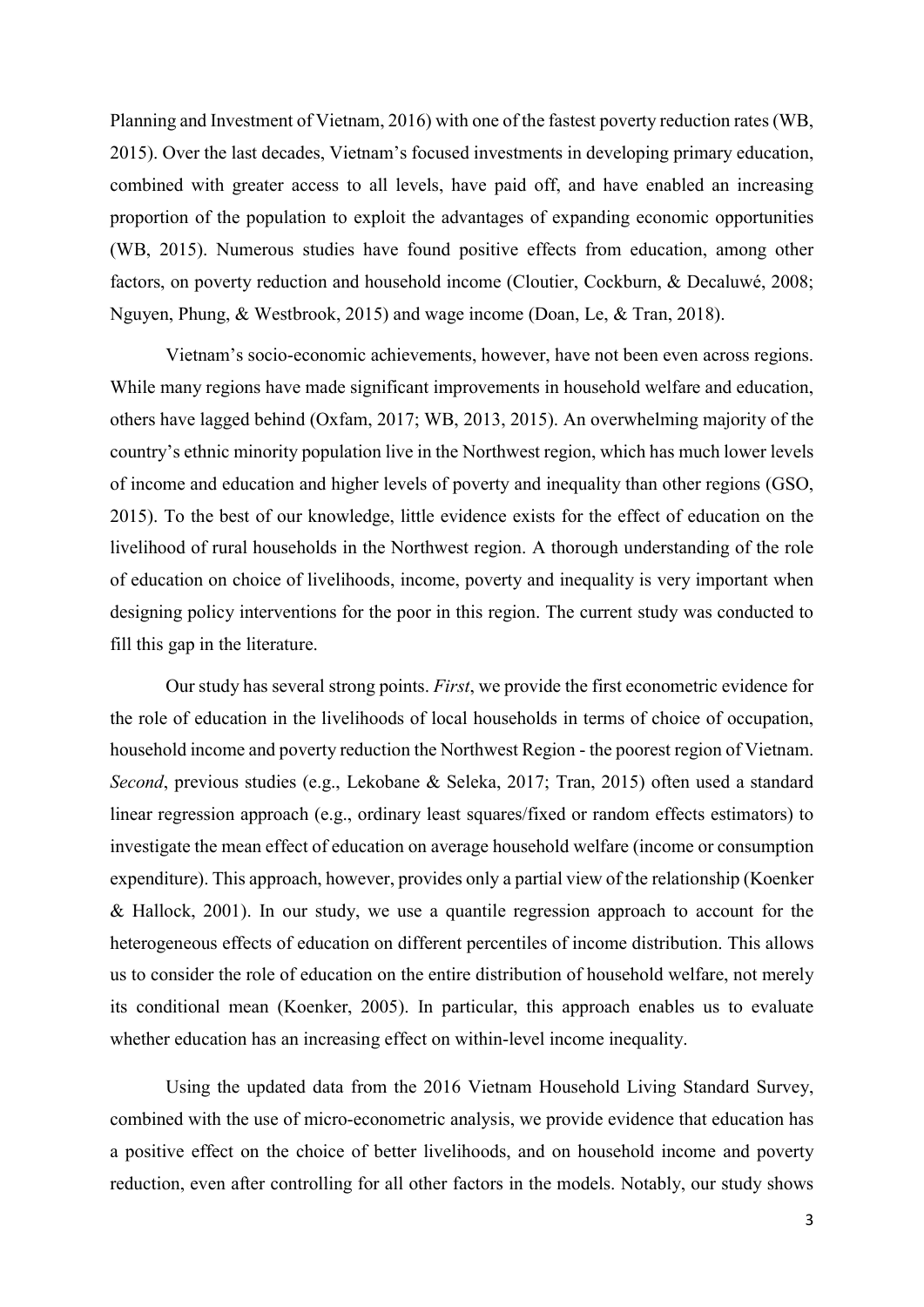that education has a heterogeneous effect across percentiles of income distribution and the effect tends to be larger for better-off households. This implies that education has an increasing effect on within-level income inequality. Thus, the finding suggests that a conventional approach to studying the effect of income on education using only a mean regression approach could miss heterogeneity of interest to policymakers.

#### 2. Data and Analytical methods

#### 2.1. Data

In this study, household data were taken from the Vietnam Household Living Standard Survey (VHLSS) of 2016. The VHLSS were conducted by the General Statistics Office of Vietnam (GSO) with technical assistance from the World Bank. The 2016 survey covers around 46,000 households for the whole country and about 3,300 households for the Northwest Region. The survey is representative at the national and regional levels (Vietnam is divided into six geographic and eight economic regions). Data on households and individuals include basic demography, employment and labour force participation, education, health, income, housing, fixed assets and durable goods, and the participation of households in poverty alleviation programs. In this study we used data for the Northwest region, including about 3,300 households that were surveyed in six provinces, namely Hoa Binh, Lai Chau, Lao Cai, Son La, Dien Bien and Yen Bai.

#### 2.2. Classifying household livelihoods

Empirical evidence indicates that Vietnamese rural households engage in a diverse range of income-generating activities (Tran, 2016; Tran, Lim, Cameron, & Van, 2014). In the current study, this requires us to employ the cluster analysis method to classify livelihood strategies at the household level. This is a technique that is used to identify meaningful, mutually exclusive subgroups of observations from a larger aggregate group (Hair, Black, Babin, Anderson, & Tatham, 1998).

 Empirical studies have commonly used income contribution by source as the main criterion to classify household livelihood strategies (Nielsen, Rayamajhi, Uberhuaga, Meilby, & Smith‐Hall, 2013; Tran et al., 2014). This approach is appropriate because incomes from various sources are the result of work and livelihood assets that are allocated to various economic activities. This suggests that livelihood strategy identification using an appropriate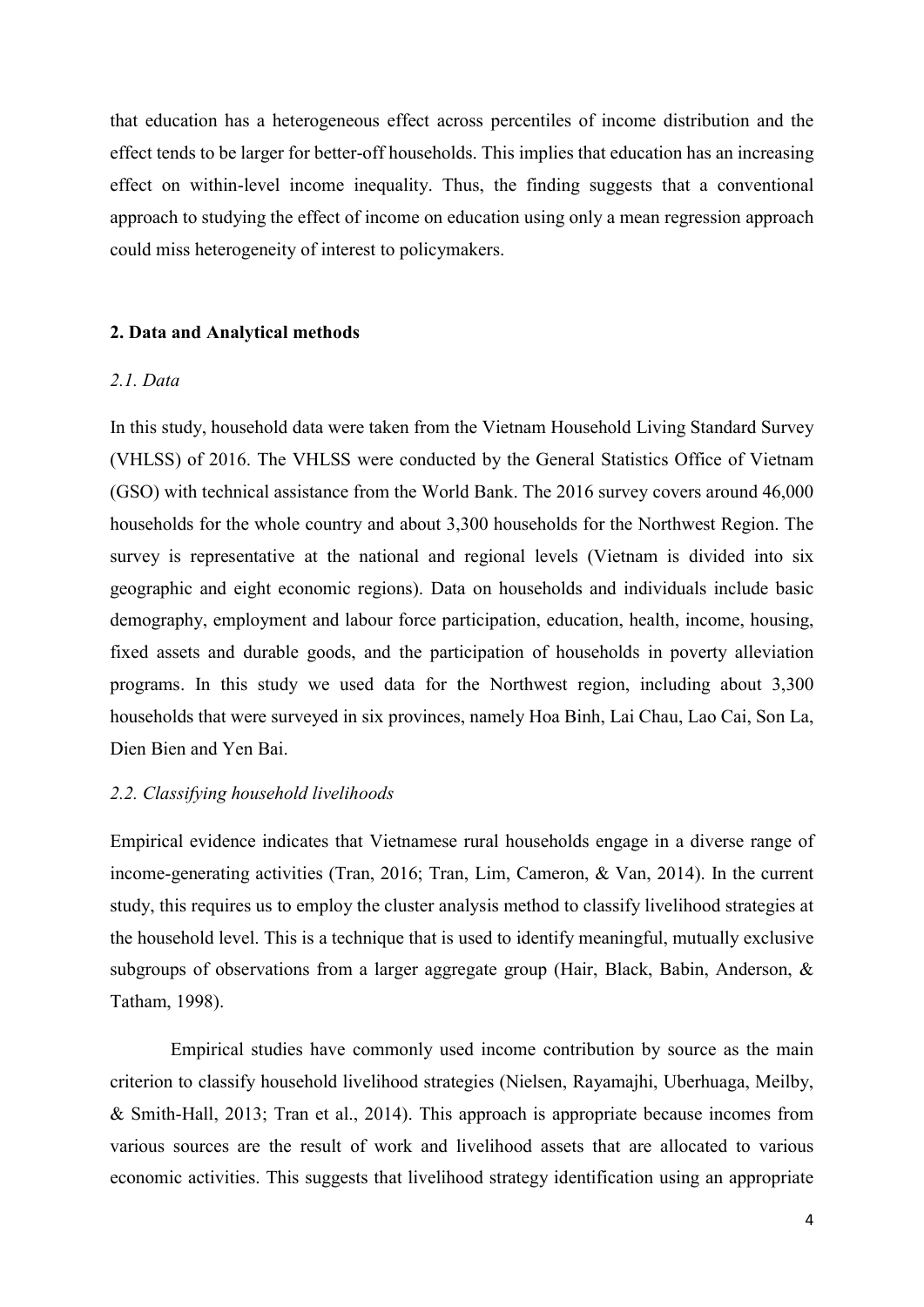cluster technique is needed for the current study. The contributions of five income sources are used as input variables for clustering livelihoods, including agricultural income, nonfarm-selfemployment income, wage income, rental and other incomes.

Following suggestions by Punj and Stewart (1983), a two-stage procedure was used for cluster analysis. First, data on contributions to income for each household were used to apply a hierarchical method, using the Duda-Hart stopping rule to identify the optimal numbers of clusters (Halpin, 2016). The results show that the largest Duda-Hart Je (2)/Je (1) stopping-rule value is 0.9916, corresponding to three groups. The cluster analysis was then rerun with the optimal cluster number which had been identified using k-mean clustering. Three livelihood strategies were identified, namely (i) farm work livelihoods (ii) wage-paying work livelihoods (wage-paying work in both private and public sectors); and (iii) non-farm self-employment livelihoods. Once households were partitioned into three groups, we employed a first-order stochastic dominant analysis and pairwise comparison, using the Bonferroni method to compare which household livelihood offered higher outcomes in terms of per capita income (Nielsen et al., 2013).

#### 2.3. Econometric models

We used a multinomial logit model (MLM) to examine factors affecting the likelihood of a household choosing a given livelihood. The MLM is the most commonly used specification for nominal outcomes because of its simple estimation and straightforward interpretation (Cheng & Long, 2007; Tran, Tran, Pham, & Vu, 2018). As already explained, household livelihoods are distinct because they are clustered into three mutually exclusive groups. This implies the appropriateness of the choice of the MLM for identifying factors influencing the probability of a household head choosing a given livelihood. There have been numerous studies using the MLM to examine factors affecting livelihood or occupational choice (e.g., Hinks & Watson, 2001; Tran et al., 2014; Tran et al., 2018; Tsukahara, 2007).

Let  $P_{ij}$  (j=1, 2, 3) denote the likelihood of a household head choosing a given livelihood i with  $j=1$  if the livelihood is farm work,  $j=2$  if the livelihood is wage paying work,  $j=3$  if the livelihood is from nonfarm self-employment. Then the ML model is:

$$
P_{ij}(j = k | X_i) = \frac{\exp(\beta_k X_i)}{\sum_{j=1}^3 \exp(\beta_j X_i)} (j = 1, 2, 3)
$$
\n(1)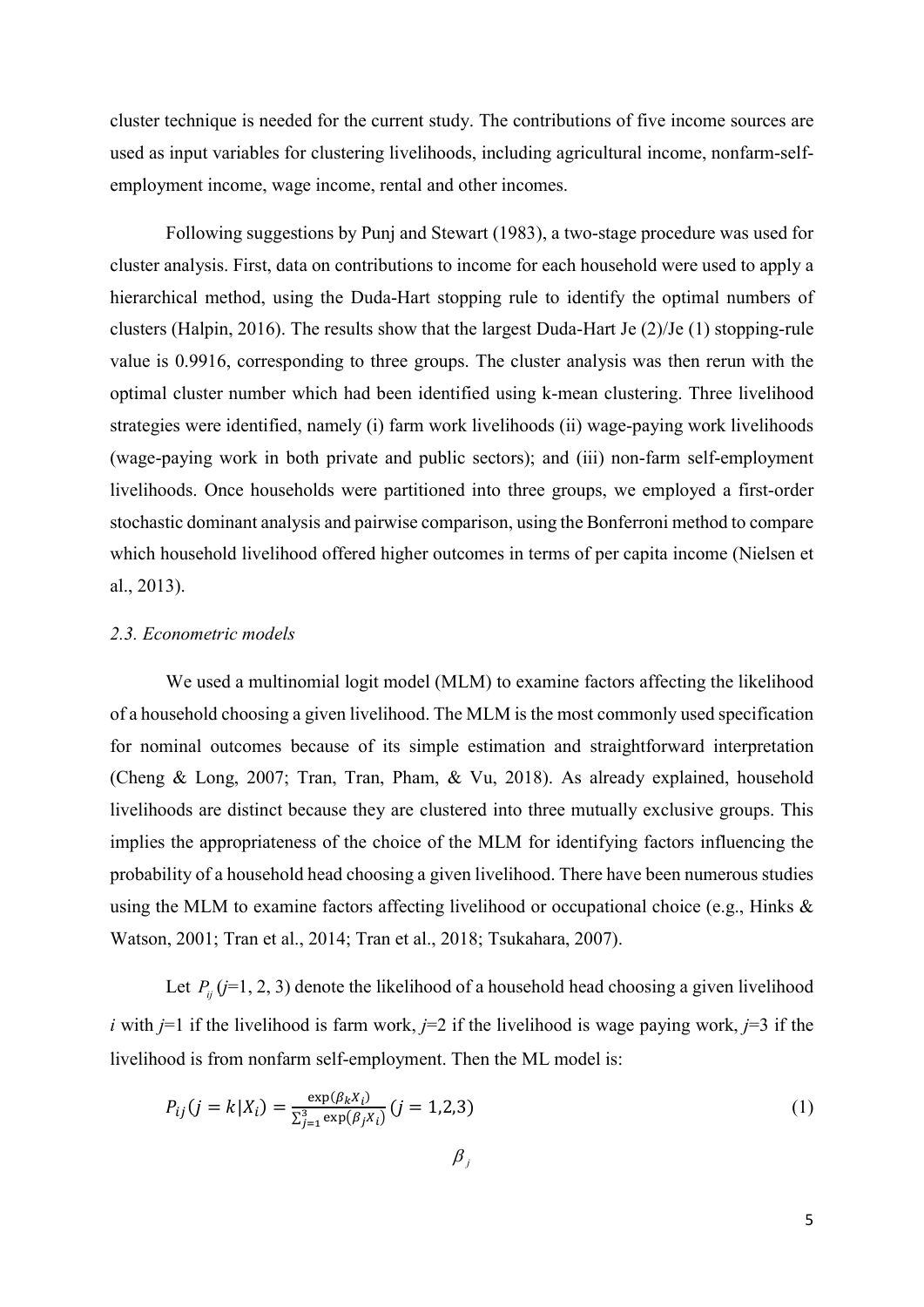According to Cameron and Trivedi (2005), should be set to zero for one of the categories, and coefficients are then interpreted with respect to that category, called the reference category. Hence, set  $\beta_j$  to zero for one livelihood group (say, a farm work livelihood), then the MLM for each group can be rewritten as:

$$
P_{ij}(j = k | X_i) = \frac{\exp(\beta_k X_i)}{1 + \sum_{j=1}^3 \exp(\beta_j X_i)} (j = 2,3) \text{ and } P_{ij}(j = 1 | X_i) = \frac{1}{1 + \sum_{j=1}^3 \exp(\beta_j X_i)} \tag{2}
$$

Equation (3) was used to estimate factors associated with livelihood choice among households, where  $X_{ii}$  is a vector of household characteristics, such as household size, dependency ratio and age, education, gender and the ethnicity of household heads;  $\lambda_{ij}$ represents some types of land;  $D_j$  is the dummy variable of provinces and  $\varepsilon_{ij}$  is an error term.

$$
P_{ij}(j = k|X_i) = \beta_0 + X_{ij}\beta_1 + \lambda_{ij}\beta_2 + D_j\beta_3 + \varepsilon_{ij}
$$
\n(3)

We assume that household per capita income is a reduced function of household characteristics and assets, as given in equation (4) where  $Ln(y_{ij})$  is the natural logarithm of per capita income of household i in province j. Thus, an ordinary least squares (OLS) estimator is used to examine factors affecting household income.

$$
Ln(y_{ij}) = \beta_0 + X_{ij}\beta_1 + \lambda_{ij}\beta_2 + D_j\beta_3 + \varepsilon_{ij}
$$
\n(4)

Factors associated with the incidence of poverty were modeled using a Probit model in equation (5), where the dependent variable  $P_{ij}$  is a binary variable that has a value of one if a household was classified as poor and a value of zero otherwise.

$$
P_{ij} = \beta_0 + X_{ij}\beta_1 + \lambda_{ij}\beta_2 + D_j\beta_3 + \varepsilon_{ij}
$$
\n<sup>(5)</sup>

Standard linear regression techniques (e.g., ordinary least squares or fixed/random effects estimators) have been commonly used for considering the effect of education on household income or wage income (e.g., Doan et al., 2018; Lekobane & Seleka, 2017; Psacharopoulos & Patrinos, 2004; Tran, 2015). This mean approach looks at the average relationship between education and economic welfare based on the conditional mean of the outcome distribution. This gives us only a partial view of the relationship. However, a quantile regression (QR) estimator allows us to investigate the relationship at different points in the conditional distribution of household welfare (e.g., at the  $25<sup>th</sup>$  and  $75<sup>th</sup>$  percentiles) (Buchinsky,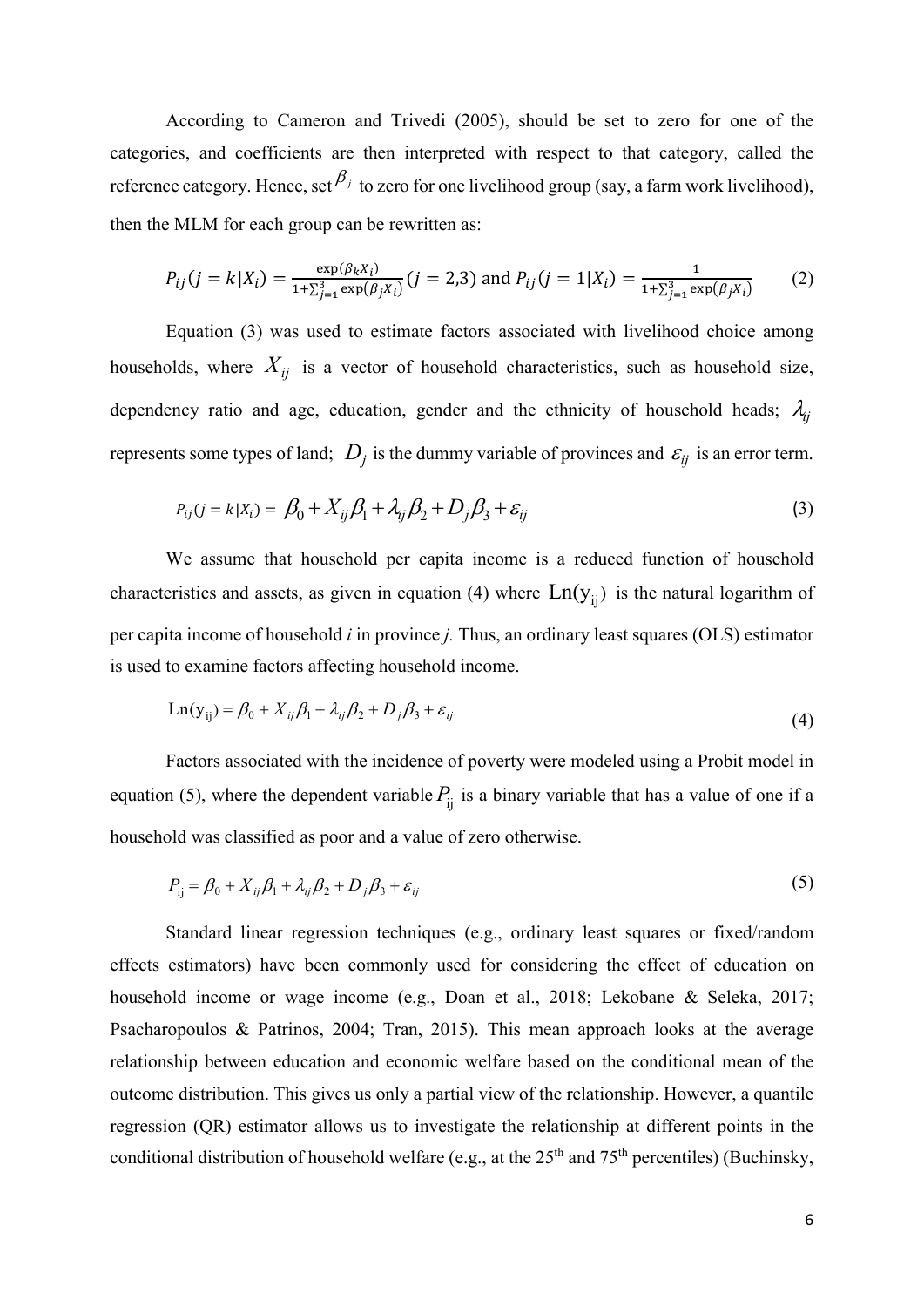1994). Also, the QR estimator is more robust to non-normal errors and outliers, whereas a linear regression estimator can produce inefficient estimates if the errors are highly abnormal (Koenker, 2005).

Thus, we use the QR estimator to investigate the possible effect of education and other independent variables on household income across various points in the conditional distribution of household income. As given in equation (6), the model specifies the  $\theta^{th}$  – quantile (0<  $\theta$  <1) of conditional distribution of the dependent variable, given a set of covariates  $X_{ij}$ , and assuming that residual distributions of each quantile are normal.

$$
Q_{\theta}\left(y_i \mid x_i\right) = \beta_0 + X_{ij}\beta_1 + \lambda_{ij}\beta_2 + D_j\beta_3 + \varepsilon_{ij}
$$
\n<sup>(6)</sup>

Interestingly, the QR estimator enables us to evaluate whether education increases income inequality. If the returns on education increase by quantile, this suggests that education has an increasing effect on within-level income inequality (Alves, 2012). In contrast, when the returns on education are the same across the quantiles considered, education has no effect on within-level income inequality, as the income distribution depending on the different levels of education would vary only through their means and not through their dispersions (Buchinsky, 1994).

Empirical research on family or household welfare has found that the social and economic welfare of a household is often based on the characteristics of its household head, such as his or her age, race, education, in both developed (Alves, 2012; Biddlecom & Kramarow, 1998; Santi, 1990; Tsukahara, 2007) and developing countries (Gustafsson & Yue, 2006; Lekobane & Seleka, 2017; Maitra & Vahid, 2006; Nguyen & Tran, 2013; Tran, Nguyen, Vu, & Nguyen, 2015; Tran et al., 2018). Thus, the current study focuses on the characteristics of household heads as main factors affecting household livelihoods. Following the literature on education economics (Alves, 2012; Doan et al., 2018; Sakellariou, Patrinos, & Ridao-Cano, 2006), we measure the education levels of a household by the number of formal schooling years and the highest qualification attained by the head. Following Doan et al. (2018) and Psacharopoulos and Patrinos (2004), we do not include many other variables (e.g., occupation, sector, etc.) because they would deflect attention from the effect of education on income and poverty. Equations (4), (5) and (6) use the same explanatory variables as those in equation (3). Definitions and measurements of included variables are given in Table 1.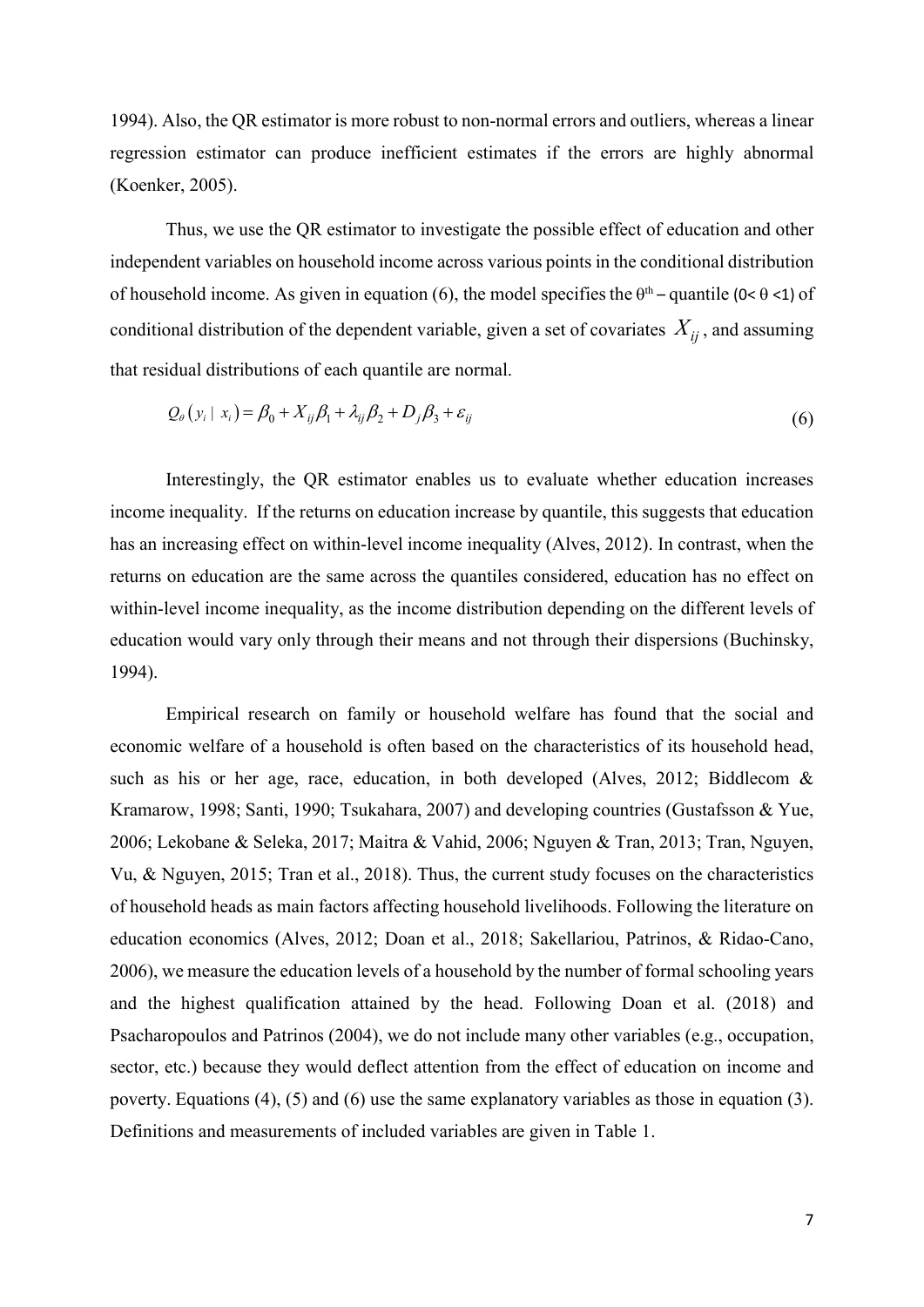#### 3. Results and discussion

#### 3.1. Background on household livelihoods

Table 1 shows that there are substantial differences in the study area between poor and better off in the mean values of most household characteristics. The poor have a larger household size and much higher dependency ratio than the better off. The differences between the two groups in the age and education of heads of household were also statistically significant. On average, the heads of better-off households were about 3 years older and had about 3 years more formal schooling than those of poor households. Unsurprisingly, the percentage of households depending on wage or nonfarm self-employment is much higher for the better off  $(42\%$  and  $14\%)$  than it is for the poor  $(12\%$  and  $0\%).$ 

The differences between the two groups in their use of some types of land are found to be statistically highly significant. The area of annual cropland owned by poor households was much larger than that owned by better-off households. However, better-off households had much more perennial cropland and forestland than did poor households. The poor earned a very low level of per capita income, equivalent to only a quarter of that earned by those better off. Also, Table 4 shows that the percentage of households with livelihood strategies based on nonfarm work (both wage paying or self-employed) was much higher for the better off than for the poor. Remarkable dissimilarities in household characteristics and assets between the two groups were expected to be closely linked with variations in household affluence.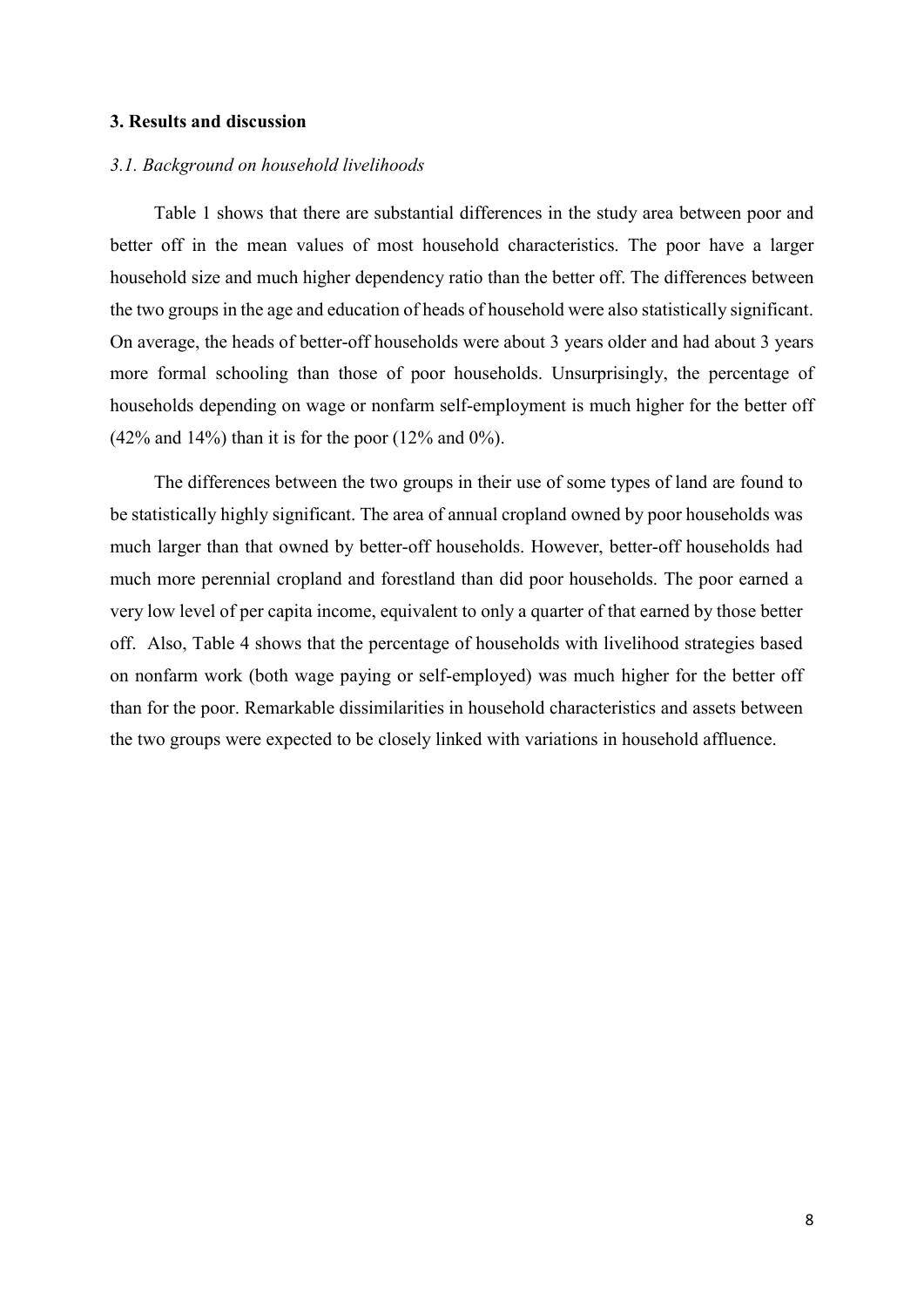| Variables                                                                       | Non-poor |           |       | Poor           | Whole sample | P-value   |       |
|---------------------------------------------------------------------------------|----------|-----------|-------|----------------|--------------|-----------|-------|
|                                                                                 | Mean     | <b>SD</b> | Mean  | <b>SD</b>      | Mean         | <b>SD</b> |       |
| Gender<br>$(1 = male; 0 = female)$                                              | 0.79     | 0.41      | 0.88  | 0.32           | 0.81         | 0.39      | ***   |
| Age<br>(of household head)                                                      | 46.76    | 12.77     | 42.24 | 13.78          | 45.51        | 13.21     | ***   |
| Marital status<br>(1 if the household head is<br>married; 0=otherwise)          | 0.01     | 0.12      | 0.01  | 0.10           | 0.01         | 0.11      |       |
| Schooling years<br>(household head's years of<br>formal schooling)<br>Ethnicity | 8.76     | 4.20      | 5.94  | 2.99           | 8.16         | 4.14      | ***   |
| (of the head: $1 =$ Kinh &<br>Hoa; 0=ethnic minorities)                         | 0.40     | 0.49      | 0.04  | 0.19           | 0.30         | 0.46      | ***   |
| Urban/rural<br>$(1 = urban; 0 = rural)$                                         | 0.28     | 0.45      | 0.05  | 0.22           | 0.21         | 0.41      | ***   |
| Dependency ratio <sup>a</sup>                                                   | 0.34     | 0.25      | 0.44  | 0.21           | 0.37         | 0.24      | ***   |
| Household size<br>(total household members)                                     | 4.08     | 1.54      | 5.23  | 1.97           | 4.40         | 1.75      | ***   |
| Farm work livelihood<br>$(1 = yes; 0 = other)$                                  | 0.44     | 0.50      | 0.88  | 0.33           | 0.55         | 0.50      | ***   |
| Wage paying livelihood<br>$(1 = yes; 0 = other)$                                | 0.42     | 0.50      | 0.12  | 0.32           | 0.35         | 0.49      | ***   |
| Nonfarm self-employment<br>livelihood<br>$(1 = yes; 0 = other)$                 | 0.14     | 0.35      | 0.00  | 0.07           | 0.10         | 0.30      | ***   |
| Annual cropland $(m2)$                                                          | 5313     | 9013      | 9560  | 9079           | 6486         | 9227      | ***   |
| Perennial cropland $(m2)$                                                       | 876      | 3565      | 263   | 1103           | 707          | 3100      | ***   |
| Forestland $(m2)$                                                               | 3651     | 13275     | 2422  | 6970           | 3311         | 11885     | ***   |
| Residential land $(m2)$                                                         | 109      | 21        | 29    | $\overline{4}$ | 87           | 16        | $***$ |
| Monthly per capita<br>household income b                                        | 2,385    | 2,312     | 523   | 123            | 1,870        | 2,135     | ***   |
| Observations                                                                    | 2388     |           | 911   |                | 3299         |           |       |

Table 1: Household Characteristics by Poverty Status

Note: Authors' calculation from the 2016 VHLSS. SD: standard deviation. \* significant at 10%; \*\* significant at 5%; \*\*\* significant at 1%. <sup>a</sup> This ratio is calculated by the number of members aged under 15 and over 59, divided by the number of members aged 15-59. <sup>b</sup> Calculated in thousands of Vietnamese dong (VND).

As shown in Table 2, the average per capita income for the whole sample was estimated at about 1.87 million VND per month. However, the per capita income for the Kinh and Hoa is nearly three times that for ethnic minorities. In addition, the incidence and intensity of poverty remain much higher for ethnic minorities than for the Kinh and Hoa. The data also indicate that there are differences in living standards across provinces. Households in Lao Cai, Yen Bai and Hoa Binh attained a higher level of per capita income and had a lower poverty rate than those in other provinces.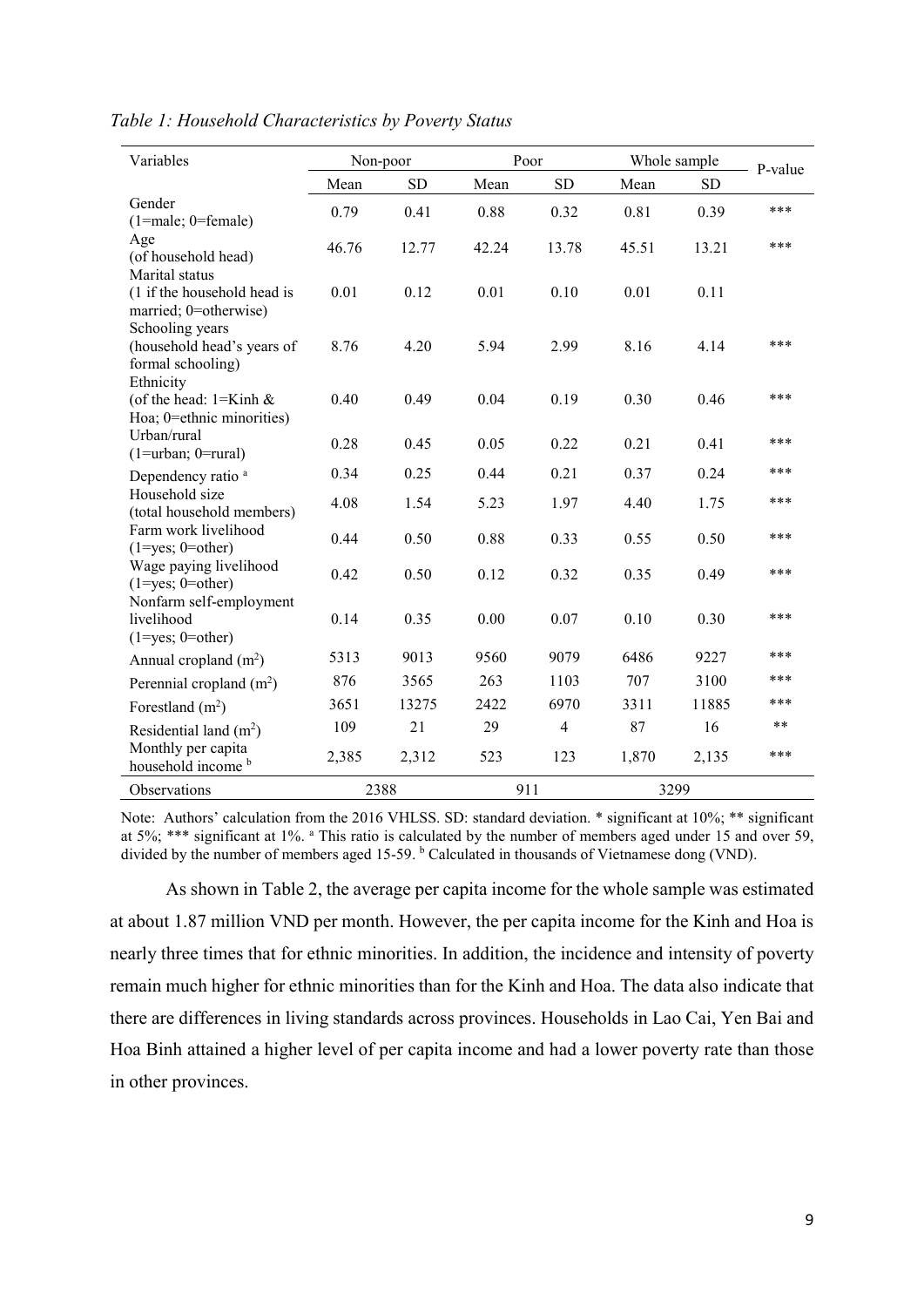| Livelihood<br>outcomes                         | All   | Ethnic<br>minorities | Kinh $\&$<br>Hoa | Lao<br>Cai | Dien<br>Bien | Lai<br>Chau | Son La | Yen<br>Bai | Hoa<br>Binh |
|------------------------------------------------|-------|----------------------|------------------|------------|--------------|-------------|--------|------------|-------------|
| Household<br>income per<br>capita <sup>a</sup> | 1,870 | 1.206                | 3,433            | 2132       | 1591         | 1553        | 1603   | 2139       | 2195        |
| (SD)                                           | 2,135 | 2,897                | 1,208            | 2299       | 2352         | 1546        | 1933   | 2551       | 1873        |
| Poverty head<br>count                          | 0.28  | 0.38                 | 0.03             | 0.20       | 0.46         | 0.32        | 0.37   | 0.17       | 0.14        |
| Poverty gap                                    | 0.07  | 0.10                 | 0.00             | 0.05       | 0.12         | 0.07        | 0.11   | 0.04       | 0.04        |
| <b>Observations</b>                            | 3294  | 2313                 | 981              | 510        | 510          | 509         | 628    | 569        | 568         |

Table 2: Household Economic Welfare by Ethnicity and Province

Note: Authors' calculation from the 2016 VHLSS. <sup>a</sup> Monthly income in thousands of Vietnamese dong (VND). SD: standard deviation. Poverty head count and gap indexes are estimated using the updated poverty line for the period 2016-2020 (700,000 VND and 900,000 VND per person per month in rural and urban regions, respectively).



Figure 1: Household income sources by livelihood. Source: Authors' calculation from the 2016 VHLSS.

Figure 1 reports the mean income contribution for the whole sample as well as for each livelihood group. For the whole sample, it indicates that wage income accounted for the largest proportion of total household income (41%), followed by agricultural income (31%), nonfarm self-employment income (19%) and other sources (9%). However, there are considerable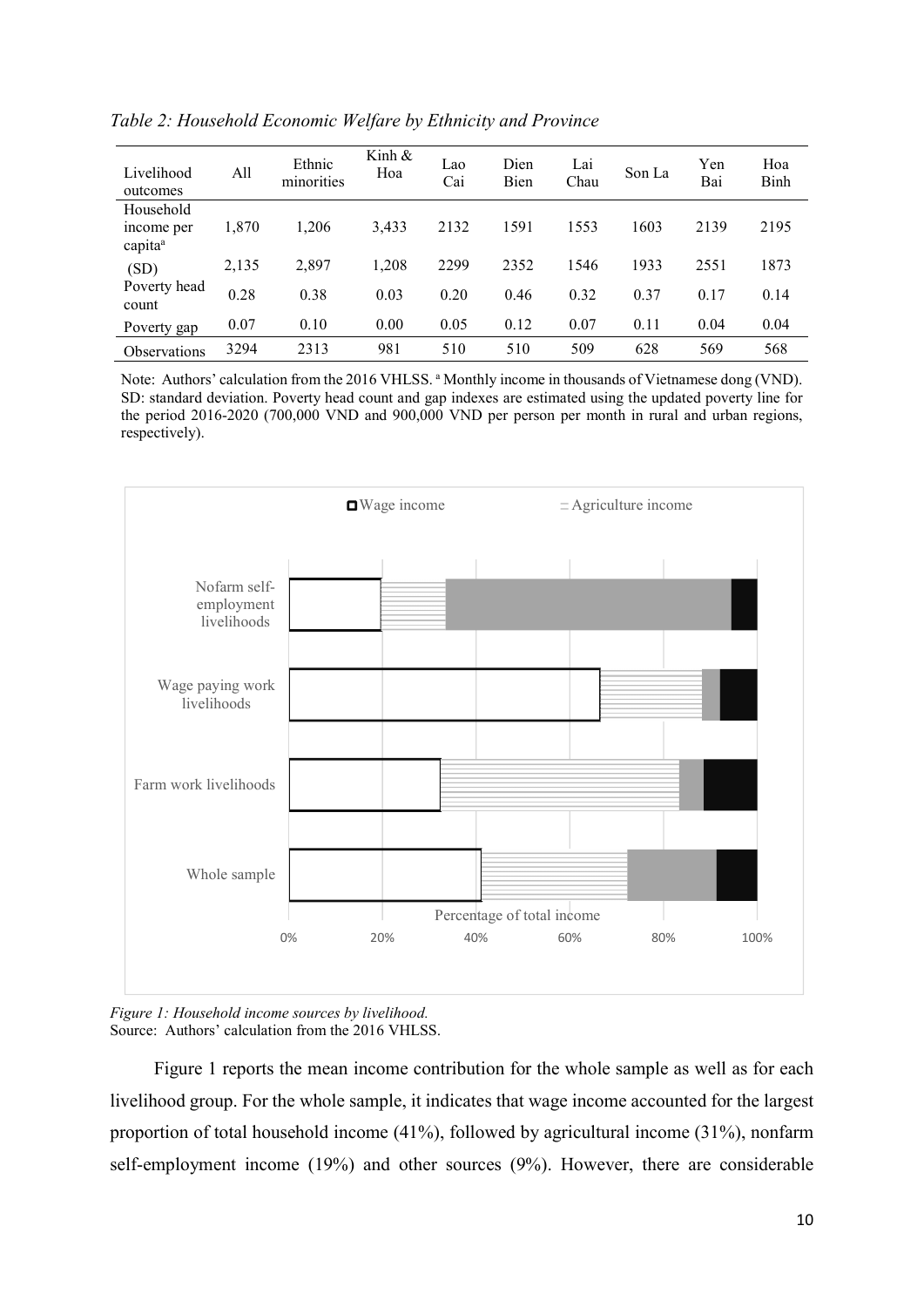differences in the mean income contribution across livelihood groups. Income from agricultural activities contributed about 70% of total income for households with farm work livelihoods, while wage income made up about 78% of total income for those depending on wage paying work. Nonfarm self-employment accounted for about 78% of total income for those dependent on nonfarm self-employment.



 Figure 2: Percentage of household heads according to level of qualifications. Source: Authors' calculation from the 2016 VHLSS.

Figure 2 shows that about 35% of all household heads lacked formal schooling. However, the percentage of those without formal schooling was much higher for ethnic minorities (58%) than for Kinh and Hoa (26%). The difference between the two groups in primary education was negligible but much greater at higher levels of education. For instance, the proportion of household heads with lower secondary education was about 16% for the poor compared with 23% for the better off. However, the percentage of household heads who completed vocational education was about 1% and 13% for the poor and the better off, respectively. Figure 3 suggests that the better educated a household head, the more likely it is that the household will earn higher income. It shows that households whose head has a college or university degree would achieve the highest per capita income, while those whose head lacks formal schooling would earn the lowest per capita income. The findings imply that the level of education of household heads plays an important role in household affluence in the study area.

The estimates in Figure 4 also reveal the importance of livelihood strategies for household affluence. The highest per capita income was observed for households choosing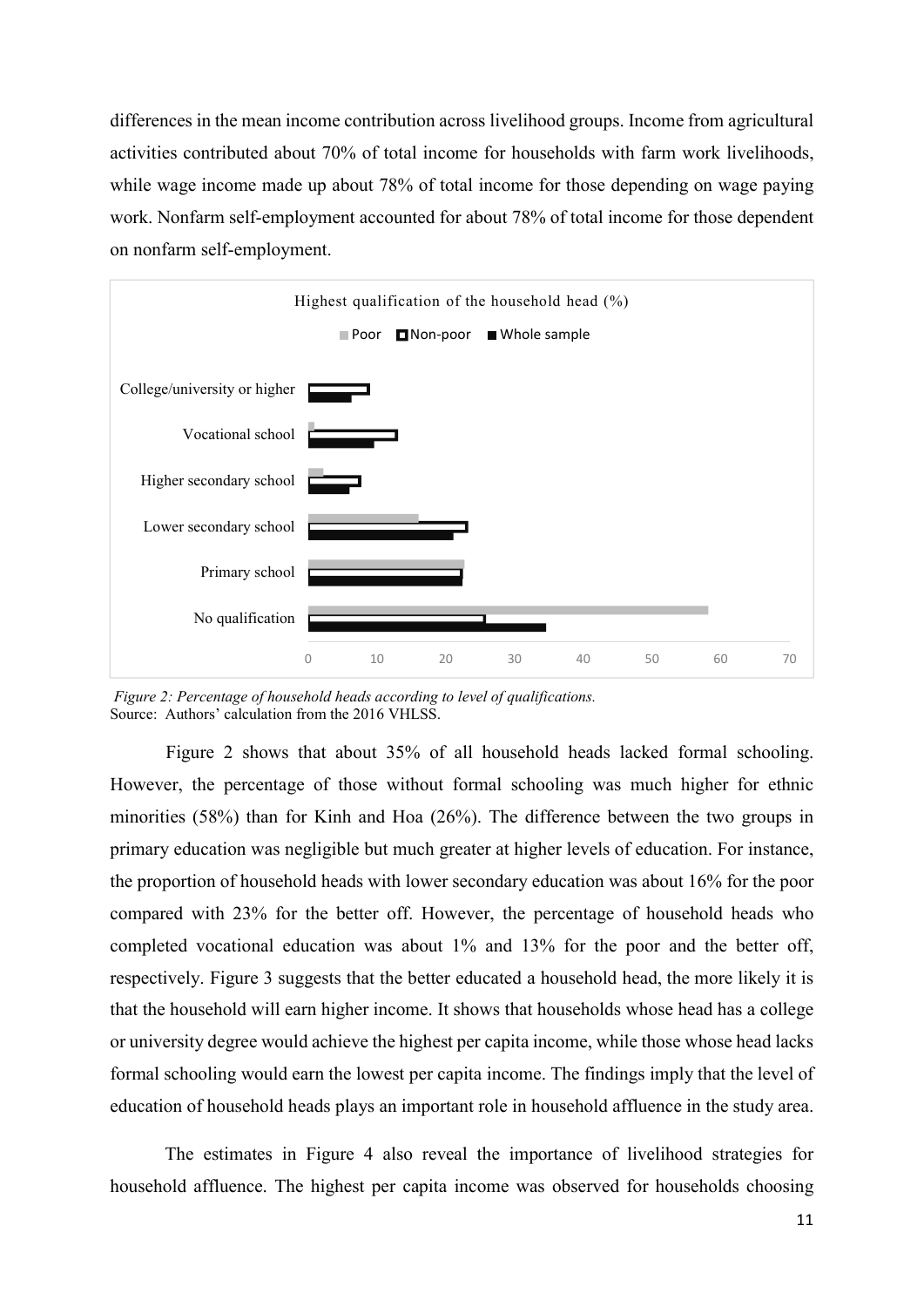nonfarm self-employment livelihoods, followed by those with wage paying occupations, and finally by those depending on farm work. Table 4 shows that on average, households with nonfarm self-employment would earn monthly per capita income 2.6 million VND and 1.276 million VND higher, respectively, than the income earned by those whose livelihoods consisted of farm and wage paying work. In addition, the estimates in Table 4 indicate that households living from wage paying work would obtain a level of monthly per capita income about 1.324 million VND higher than those whose livelihoods depended on farm work. Once again, the findings confirm the important role of the type of livelihood in the economic wellbeing of households.



Figure 3: Comparing per capita income according to level of qualifications. Source: Authors' calculation from the 2016 VHLSS.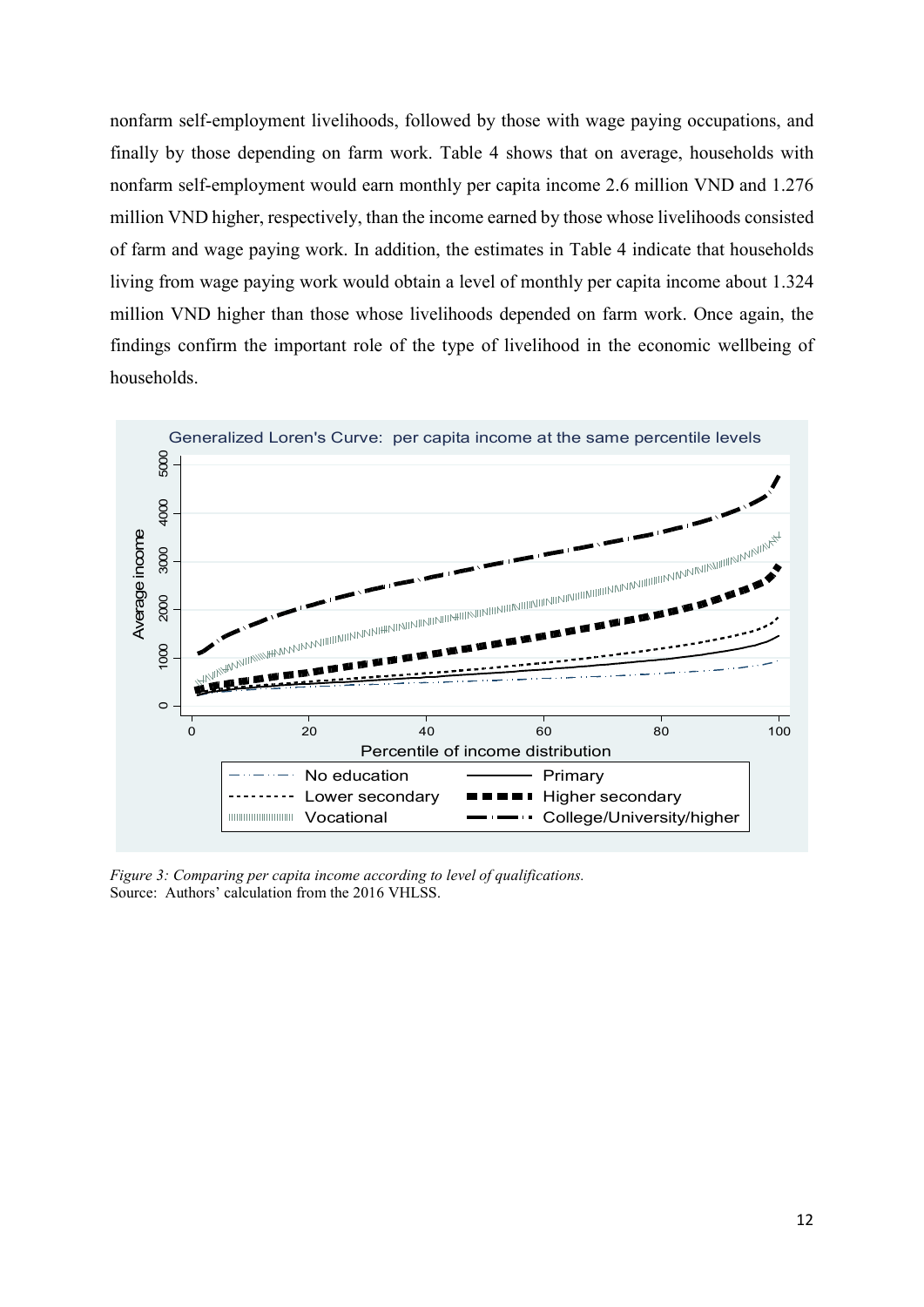

Figure 4: Comparison of per capita income across livelihood groups. Source: Authors' calculation from the 2016 VHLSS.

Table 3: Pairwise Comparison of Household Income Across Livelihood Groups Using the Bonferroni Method

|                                |              |                         | Group                             |                                            |
|--------------------------------|--------------|-------------------------|-----------------------------------|--------------------------------------------|
|                                | Whole sample | Farm work<br>livelihood | Wage<br>paying work<br>livelihood | Non-farm self-<br>employment<br>livelihood |
| Observations                   | 3294         | 1789                    | 1164                              | 341                                        |
| Monthly per capita income      |              |                         |                                   |                                            |
| Mean                           | 1870         | 1,132                   | 2,457                             | 3,733                                      |
| Standard deviation             | 2134         | 1,492                   | 1,978                             | 3,397                                      |
|                                |              |                         |                                   |                                            |
| Comparing income across groups |              |                         | Wage<br>paying work<br>livelihood | Non-farm self-<br>employment<br>livelihood |
|                                |              | Farm work               |                                   |                                            |
|                                |              | livelihood              | 1,324                             | 2,601                                      |
|                                |              |                         | (0.00)                            | (0.00)                                     |
|                                |              | Wage paying             |                                   |                                            |
|                                |              | work livelihood         |                                   | 1,276                                      |
|                                |              |                         |                                   | (0.00)                                     |

Note: Results reported are mean differences in monthly per capita household income and P-values are in parentheses. Unit: 1,000 VND and 1 USD equated to about 22,000 VND in 2016.

Source: Authors' calculation from the 2016 VHLSS.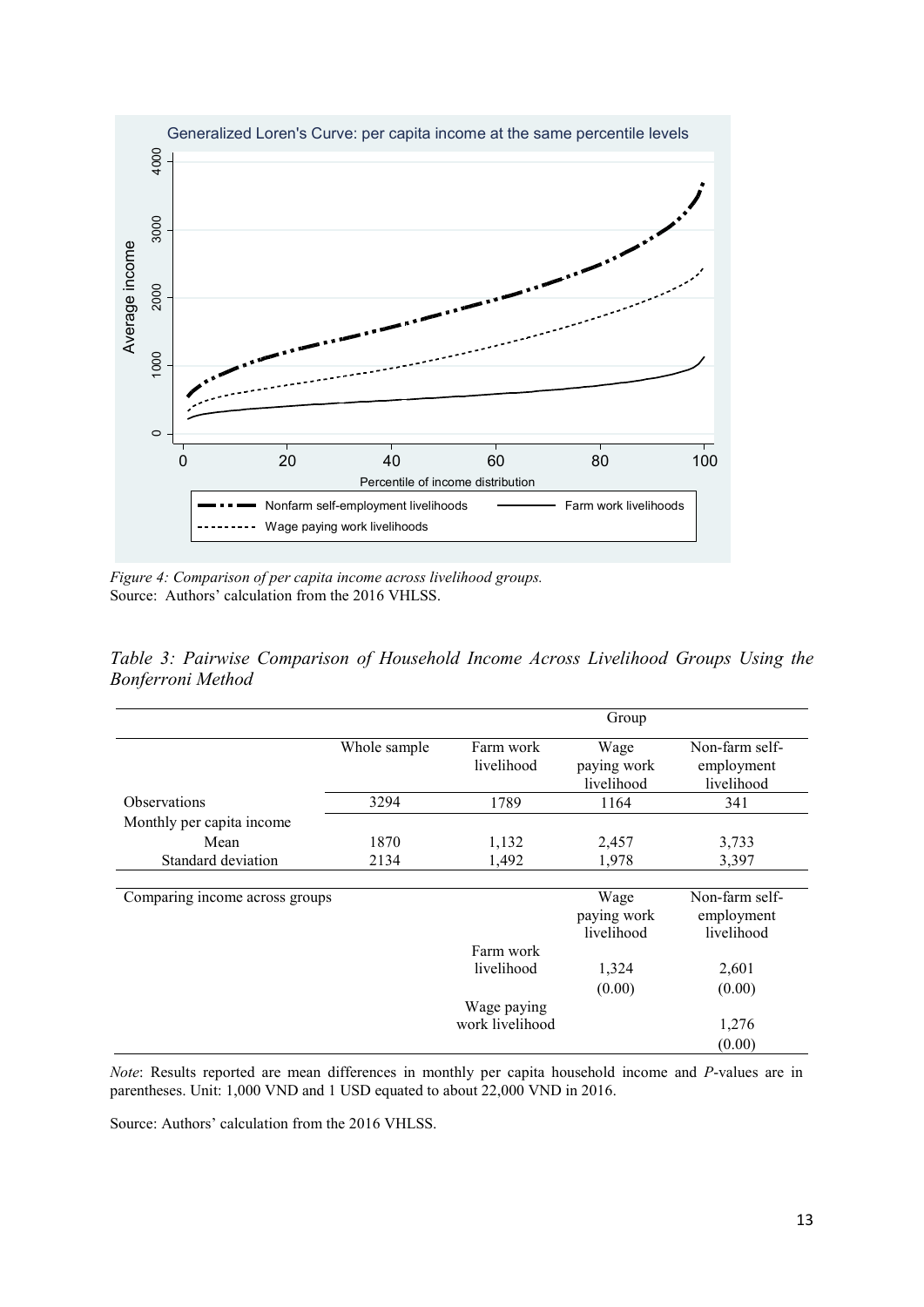## 3.2. The impact of education on household livelihoods

| Group 2<br>Group 2<br>Group 3<br>Group 3<br>$1.576**$<br>$1.645**$<br>0.944<br>Gender<br>0.797<br>(0.136)<br>(0.302)<br>(0.119)<br>(0.344)<br>0.986<br>0.977<br>0.973<br>0.966<br>Age<br>(0.022)<br>(0.065)<br>(0.027)<br>(0.042)<br>1.000<br>1.000<br>1.000<br>1.000<br>Age squared<br>(0.001)<br>(0.000)<br>(0.000)<br>(0.000)<br>0.425<br>1.282<br>0.477<br>1.147<br>Marital status<br>(0.356)<br>(0.647)<br>(0.395)<br>(0.452)<br>$3.170***$<br>$2.853***$<br>$3.263***$<br>3.263***<br>Urban/rural<br>(0.934)<br>(0.654)<br>(0.547)<br>(0.547)<br>$5.000***$<br>$1.429**$<br>$1.429**$<br>1.150<br>Ethnicity<br>(1.234)<br>(0.214)<br>(0.201)<br>(0.201)<br>$0.336***$<br>$0.210***$<br>$0.305***$<br>$0.305***$<br>Dependency ratio<br>(0.084)<br>(0.094)<br>(0.072)<br>(0.072)<br>$1.165***$<br>$1.240***$<br>$1.137***$<br>$1.137***$<br>Household size<br>(0.060)<br>(0.038)<br>(0.035)<br>(0.035)<br>$0.646***$<br>$0.733***$<br>$0.711***$<br>$0.711***$<br>Annual cropland<br>(0.030)<br>(0.028)<br>(0.018)<br>(0.018)<br>$0.916***$<br>$0.905***$<br>$0.918***$<br>$0.918***$<br>Perennial cropland<br>(0.034)<br>(0.022)<br>(0.016)<br>(0.016)<br>$0.912***$<br>$0.966***$<br>$0.966***$<br>Forestland<br>$0.966*$<br>(0.028)<br>(0.017)<br>(0.013)<br>(0.013)<br>0.981<br>Residential land<br>1.065<br>0.962<br>0.981<br>(0.042)<br>(0.025)<br>(0.023)<br>(0.023)<br>$0.497***$<br>$0.450**$<br>$0.496**$<br>$0.497***$<br>Dien Bien<br>(0.171)<br>(0.155)<br>(0.088)<br>(0.088)<br>$0.601***$<br>$0.601***$<br>Lai Chau<br>0.774<br>0.627<br>(0.307)<br>(0.187)<br>(0.102)<br>(0.102)<br>$0.365***$<br>$0.329***$<br>$0.332***$<br>$0.365***$<br>Son La<br>(0.127)<br>(0.094)<br>(0.065)<br>(0.065)<br>0.791<br>0.914<br>0.975<br>0.975<br>Yen Bai<br>(0.276)<br>(0.256)<br>(0.158)<br>(0.158)<br>1.059<br>0.926<br>1.211<br>1.211<br>Hoa Binh<br>(0.389)<br>(0.286)<br>(0.198)<br>(0.198)<br>$1.156***$<br>1.035<br>Years of schooling<br>(0.025)<br>(0.020)<br>3.222***<br>1.202<br>Primary education<br>(0.746)<br>(0.147)<br>$3.802***$<br>1.429***<br>Lower secondary education<br>(0.865)<br>(0.185)<br>$7.056***$<br>1.199<br>Higher secondary education<br>(2.125)<br>(0.288)<br>9.436***<br>4.900***<br>Vocational education<br>(2.842)<br>(1.127)<br>24.279***<br>38.906***<br>College/university or higher<br>(28.806)<br>(41.994)<br>17.124***<br>2.822<br>5.556**<br>1.498<br>Constant<br>(1.683)<br>(4.578)<br>(10.948)<br>(4.648)<br>Pseudo R2<br>0.29<br>0.29<br>3,294<br>3,294 | Explanatory variables | Model 1: Schooling years |  | Model 2: Highest qualification |  |  |  |
|-----------------------------------------------------------------------------------------------------------------------------------------------------------------------------------------------------------------------------------------------------------------------------------------------------------------------------------------------------------------------------------------------------------------------------------------------------------------------------------------------------------------------------------------------------------------------------------------------------------------------------------------------------------------------------------------------------------------------------------------------------------------------------------------------------------------------------------------------------------------------------------------------------------------------------------------------------------------------------------------------------------------------------------------------------------------------------------------------------------------------------------------------------------------------------------------------------------------------------------------------------------------------------------------------------------------------------------------------------------------------------------------------------------------------------------------------------------------------------------------------------------------------------------------------------------------------------------------------------------------------------------------------------------------------------------------------------------------------------------------------------------------------------------------------------------------------------------------------------------------------------------------------------------------------------------------------------------------------------------------------------------------------------------------------------------------------------------------------------------------------------------------------------------------------------------------------------------------------------------------------------------------------------------------------------------------------------------------------------------------------------------------------------------------------------------------------------------------------------------------------------------------|-----------------------|--------------------------|--|--------------------------------|--|--|--|
|                                                                                                                                                                                                                                                                                                                                                                                                                                                                                                                                                                                                                                                                                                                                                                                                                                                                                                                                                                                                                                                                                                                                                                                                                                                                                                                                                                                                                                                                                                                                                                                                                                                                                                                                                                                                                                                                                                                                                                                                                                                                                                                                                                                                                                                                                                                                                                                                                                                                                                                 |                       |                          |  |                                |  |  |  |
|                                                                                                                                                                                                                                                                                                                                                                                                                                                                                                                                                                                                                                                                                                                                                                                                                                                                                                                                                                                                                                                                                                                                                                                                                                                                                                                                                                                                                                                                                                                                                                                                                                                                                                                                                                                                                                                                                                                                                                                                                                                                                                                                                                                                                                                                                                                                                                                                                                                                                                                 |                       |                          |  |                                |  |  |  |
|                                                                                                                                                                                                                                                                                                                                                                                                                                                                                                                                                                                                                                                                                                                                                                                                                                                                                                                                                                                                                                                                                                                                                                                                                                                                                                                                                                                                                                                                                                                                                                                                                                                                                                                                                                                                                                                                                                                                                                                                                                                                                                                                                                                                                                                                                                                                                                                                                                                                                                                 |                       |                          |  |                                |  |  |  |
|                                                                                                                                                                                                                                                                                                                                                                                                                                                                                                                                                                                                                                                                                                                                                                                                                                                                                                                                                                                                                                                                                                                                                                                                                                                                                                                                                                                                                                                                                                                                                                                                                                                                                                                                                                                                                                                                                                                                                                                                                                                                                                                                                                                                                                                                                                                                                                                                                                                                                                                 |                       |                          |  |                                |  |  |  |
|                                                                                                                                                                                                                                                                                                                                                                                                                                                                                                                                                                                                                                                                                                                                                                                                                                                                                                                                                                                                                                                                                                                                                                                                                                                                                                                                                                                                                                                                                                                                                                                                                                                                                                                                                                                                                                                                                                                                                                                                                                                                                                                                                                                                                                                                                                                                                                                                                                                                                                                 |                       |                          |  |                                |  |  |  |
|                                                                                                                                                                                                                                                                                                                                                                                                                                                                                                                                                                                                                                                                                                                                                                                                                                                                                                                                                                                                                                                                                                                                                                                                                                                                                                                                                                                                                                                                                                                                                                                                                                                                                                                                                                                                                                                                                                                                                                                                                                                                                                                                                                                                                                                                                                                                                                                                                                                                                                                 |                       |                          |  |                                |  |  |  |
|                                                                                                                                                                                                                                                                                                                                                                                                                                                                                                                                                                                                                                                                                                                                                                                                                                                                                                                                                                                                                                                                                                                                                                                                                                                                                                                                                                                                                                                                                                                                                                                                                                                                                                                                                                                                                                                                                                                                                                                                                                                                                                                                                                                                                                                                                                                                                                                                                                                                                                                 |                       |                          |  |                                |  |  |  |
|                                                                                                                                                                                                                                                                                                                                                                                                                                                                                                                                                                                                                                                                                                                                                                                                                                                                                                                                                                                                                                                                                                                                                                                                                                                                                                                                                                                                                                                                                                                                                                                                                                                                                                                                                                                                                                                                                                                                                                                                                                                                                                                                                                                                                                                                                                                                                                                                                                                                                                                 |                       |                          |  |                                |  |  |  |
|                                                                                                                                                                                                                                                                                                                                                                                                                                                                                                                                                                                                                                                                                                                                                                                                                                                                                                                                                                                                                                                                                                                                                                                                                                                                                                                                                                                                                                                                                                                                                                                                                                                                                                                                                                                                                                                                                                                                                                                                                                                                                                                                                                                                                                                                                                                                                                                                                                                                                                                 |                       |                          |  |                                |  |  |  |
|                                                                                                                                                                                                                                                                                                                                                                                                                                                                                                                                                                                                                                                                                                                                                                                                                                                                                                                                                                                                                                                                                                                                                                                                                                                                                                                                                                                                                                                                                                                                                                                                                                                                                                                                                                                                                                                                                                                                                                                                                                                                                                                                                                                                                                                                                                                                                                                                                                                                                                                 |                       |                          |  |                                |  |  |  |
|                                                                                                                                                                                                                                                                                                                                                                                                                                                                                                                                                                                                                                                                                                                                                                                                                                                                                                                                                                                                                                                                                                                                                                                                                                                                                                                                                                                                                                                                                                                                                                                                                                                                                                                                                                                                                                                                                                                                                                                                                                                                                                                                                                                                                                                                                                                                                                                                                                                                                                                 |                       |                          |  |                                |  |  |  |
|                                                                                                                                                                                                                                                                                                                                                                                                                                                                                                                                                                                                                                                                                                                                                                                                                                                                                                                                                                                                                                                                                                                                                                                                                                                                                                                                                                                                                                                                                                                                                                                                                                                                                                                                                                                                                                                                                                                                                                                                                                                                                                                                                                                                                                                                                                                                                                                                                                                                                                                 |                       |                          |  |                                |  |  |  |
|                                                                                                                                                                                                                                                                                                                                                                                                                                                                                                                                                                                                                                                                                                                                                                                                                                                                                                                                                                                                                                                                                                                                                                                                                                                                                                                                                                                                                                                                                                                                                                                                                                                                                                                                                                                                                                                                                                                                                                                                                                                                                                                                                                                                                                                                                                                                                                                                                                                                                                                 |                       |                          |  |                                |  |  |  |
|                                                                                                                                                                                                                                                                                                                                                                                                                                                                                                                                                                                                                                                                                                                                                                                                                                                                                                                                                                                                                                                                                                                                                                                                                                                                                                                                                                                                                                                                                                                                                                                                                                                                                                                                                                                                                                                                                                                                                                                                                                                                                                                                                                                                                                                                                                                                                                                                                                                                                                                 |                       |                          |  |                                |  |  |  |
|                                                                                                                                                                                                                                                                                                                                                                                                                                                                                                                                                                                                                                                                                                                                                                                                                                                                                                                                                                                                                                                                                                                                                                                                                                                                                                                                                                                                                                                                                                                                                                                                                                                                                                                                                                                                                                                                                                                                                                                                                                                                                                                                                                                                                                                                                                                                                                                                                                                                                                                 |                       |                          |  |                                |  |  |  |
|                                                                                                                                                                                                                                                                                                                                                                                                                                                                                                                                                                                                                                                                                                                                                                                                                                                                                                                                                                                                                                                                                                                                                                                                                                                                                                                                                                                                                                                                                                                                                                                                                                                                                                                                                                                                                                                                                                                                                                                                                                                                                                                                                                                                                                                                                                                                                                                                                                                                                                                 |                       |                          |  |                                |  |  |  |
|                                                                                                                                                                                                                                                                                                                                                                                                                                                                                                                                                                                                                                                                                                                                                                                                                                                                                                                                                                                                                                                                                                                                                                                                                                                                                                                                                                                                                                                                                                                                                                                                                                                                                                                                                                                                                                                                                                                                                                                                                                                                                                                                                                                                                                                                                                                                                                                                                                                                                                                 |                       |                          |  |                                |  |  |  |
|                                                                                                                                                                                                                                                                                                                                                                                                                                                                                                                                                                                                                                                                                                                                                                                                                                                                                                                                                                                                                                                                                                                                                                                                                                                                                                                                                                                                                                                                                                                                                                                                                                                                                                                                                                                                                                                                                                                                                                                                                                                                                                                                                                                                                                                                                                                                                                                                                                                                                                                 |                       |                          |  |                                |  |  |  |
|                                                                                                                                                                                                                                                                                                                                                                                                                                                                                                                                                                                                                                                                                                                                                                                                                                                                                                                                                                                                                                                                                                                                                                                                                                                                                                                                                                                                                                                                                                                                                                                                                                                                                                                                                                                                                                                                                                                                                                                                                                                                                                                                                                                                                                                                                                                                                                                                                                                                                                                 |                       |                          |  |                                |  |  |  |
|                                                                                                                                                                                                                                                                                                                                                                                                                                                                                                                                                                                                                                                                                                                                                                                                                                                                                                                                                                                                                                                                                                                                                                                                                                                                                                                                                                                                                                                                                                                                                                                                                                                                                                                                                                                                                                                                                                                                                                                                                                                                                                                                                                                                                                                                                                                                                                                                                                                                                                                 |                       |                          |  |                                |  |  |  |
|                                                                                                                                                                                                                                                                                                                                                                                                                                                                                                                                                                                                                                                                                                                                                                                                                                                                                                                                                                                                                                                                                                                                                                                                                                                                                                                                                                                                                                                                                                                                                                                                                                                                                                                                                                                                                                                                                                                                                                                                                                                                                                                                                                                                                                                                                                                                                                                                                                                                                                                 |                       |                          |  |                                |  |  |  |
|                                                                                                                                                                                                                                                                                                                                                                                                                                                                                                                                                                                                                                                                                                                                                                                                                                                                                                                                                                                                                                                                                                                                                                                                                                                                                                                                                                                                                                                                                                                                                                                                                                                                                                                                                                                                                                                                                                                                                                                                                                                                                                                                                                                                                                                                                                                                                                                                                                                                                                                 |                       |                          |  |                                |  |  |  |
|                                                                                                                                                                                                                                                                                                                                                                                                                                                                                                                                                                                                                                                                                                                                                                                                                                                                                                                                                                                                                                                                                                                                                                                                                                                                                                                                                                                                                                                                                                                                                                                                                                                                                                                                                                                                                                                                                                                                                                                                                                                                                                                                                                                                                                                                                                                                                                                                                                                                                                                 |                       |                          |  |                                |  |  |  |
|                                                                                                                                                                                                                                                                                                                                                                                                                                                                                                                                                                                                                                                                                                                                                                                                                                                                                                                                                                                                                                                                                                                                                                                                                                                                                                                                                                                                                                                                                                                                                                                                                                                                                                                                                                                                                                                                                                                                                                                                                                                                                                                                                                                                                                                                                                                                                                                                                                                                                                                 |                       |                          |  |                                |  |  |  |
|                                                                                                                                                                                                                                                                                                                                                                                                                                                                                                                                                                                                                                                                                                                                                                                                                                                                                                                                                                                                                                                                                                                                                                                                                                                                                                                                                                                                                                                                                                                                                                                                                                                                                                                                                                                                                                                                                                                                                                                                                                                                                                                                                                                                                                                                                                                                                                                                                                                                                                                 |                       |                          |  |                                |  |  |  |
|                                                                                                                                                                                                                                                                                                                                                                                                                                                                                                                                                                                                                                                                                                                                                                                                                                                                                                                                                                                                                                                                                                                                                                                                                                                                                                                                                                                                                                                                                                                                                                                                                                                                                                                                                                                                                                                                                                                                                                                                                                                                                                                                                                                                                                                                                                                                                                                                                                                                                                                 |                       |                          |  |                                |  |  |  |
|                                                                                                                                                                                                                                                                                                                                                                                                                                                                                                                                                                                                                                                                                                                                                                                                                                                                                                                                                                                                                                                                                                                                                                                                                                                                                                                                                                                                                                                                                                                                                                                                                                                                                                                                                                                                                                                                                                                                                                                                                                                                                                                                                                                                                                                                                                                                                                                                                                                                                                                 |                       |                          |  |                                |  |  |  |
|                                                                                                                                                                                                                                                                                                                                                                                                                                                                                                                                                                                                                                                                                                                                                                                                                                                                                                                                                                                                                                                                                                                                                                                                                                                                                                                                                                                                                                                                                                                                                                                                                                                                                                                                                                                                                                                                                                                                                                                                                                                                                                                                                                                                                                                                                                                                                                                                                                                                                                                 |                       |                          |  |                                |  |  |  |
|                                                                                                                                                                                                                                                                                                                                                                                                                                                                                                                                                                                                                                                                                                                                                                                                                                                                                                                                                                                                                                                                                                                                                                                                                                                                                                                                                                                                                                                                                                                                                                                                                                                                                                                                                                                                                                                                                                                                                                                                                                                                                                                                                                                                                                                                                                                                                                                                                                                                                                                 |                       |                          |  |                                |  |  |  |
|                                                                                                                                                                                                                                                                                                                                                                                                                                                                                                                                                                                                                                                                                                                                                                                                                                                                                                                                                                                                                                                                                                                                                                                                                                                                                                                                                                                                                                                                                                                                                                                                                                                                                                                                                                                                                                                                                                                                                                                                                                                                                                                                                                                                                                                                                                                                                                                                                                                                                                                 |                       |                          |  |                                |  |  |  |
|                                                                                                                                                                                                                                                                                                                                                                                                                                                                                                                                                                                                                                                                                                                                                                                                                                                                                                                                                                                                                                                                                                                                                                                                                                                                                                                                                                                                                                                                                                                                                                                                                                                                                                                                                                                                                                                                                                                                                                                                                                                                                                                                                                                                                                                                                                                                                                                                                                                                                                                 |                       |                          |  |                                |  |  |  |
|                                                                                                                                                                                                                                                                                                                                                                                                                                                                                                                                                                                                                                                                                                                                                                                                                                                                                                                                                                                                                                                                                                                                                                                                                                                                                                                                                                                                                                                                                                                                                                                                                                                                                                                                                                                                                                                                                                                                                                                                                                                                                                                                                                                                                                                                                                                                                                                                                                                                                                                 |                       |                          |  |                                |  |  |  |
|                                                                                                                                                                                                                                                                                                                                                                                                                                                                                                                                                                                                                                                                                                                                                                                                                                                                                                                                                                                                                                                                                                                                                                                                                                                                                                                                                                                                                                                                                                                                                                                                                                                                                                                                                                                                                                                                                                                                                                                                                                                                                                                                                                                                                                                                                                                                                                                                                                                                                                                 |                       |                          |  |                                |  |  |  |
|                                                                                                                                                                                                                                                                                                                                                                                                                                                                                                                                                                                                                                                                                                                                                                                                                                                                                                                                                                                                                                                                                                                                                                                                                                                                                                                                                                                                                                                                                                                                                                                                                                                                                                                                                                                                                                                                                                                                                                                                                                                                                                                                                                                                                                                                                                                                                                                                                                                                                                                 |                       |                          |  |                                |  |  |  |
|                                                                                                                                                                                                                                                                                                                                                                                                                                                                                                                                                                                                                                                                                                                                                                                                                                                                                                                                                                                                                                                                                                                                                                                                                                                                                                                                                                                                                                                                                                                                                                                                                                                                                                                                                                                                                                                                                                                                                                                                                                                                                                                                                                                                                                                                                                                                                                                                                                                                                                                 |                       |                          |  |                                |  |  |  |
|                                                                                                                                                                                                                                                                                                                                                                                                                                                                                                                                                                                                                                                                                                                                                                                                                                                                                                                                                                                                                                                                                                                                                                                                                                                                                                                                                                                                                                                                                                                                                                                                                                                                                                                                                                                                                                                                                                                                                                                                                                                                                                                                                                                                                                                                                                                                                                                                                                                                                                                 |                       |                          |  |                                |  |  |  |
|                                                                                                                                                                                                                                                                                                                                                                                                                                                                                                                                                                                                                                                                                                                                                                                                                                                                                                                                                                                                                                                                                                                                                                                                                                                                                                                                                                                                                                                                                                                                                                                                                                                                                                                                                                                                                                                                                                                                                                                                                                                                                                                                                                                                                                                                                                                                                                                                                                                                                                                 |                       |                          |  |                                |  |  |  |
|                                                                                                                                                                                                                                                                                                                                                                                                                                                                                                                                                                                                                                                                                                                                                                                                                                                                                                                                                                                                                                                                                                                                                                                                                                                                                                                                                                                                                                                                                                                                                                                                                                                                                                                                                                                                                                                                                                                                                                                                                                                                                                                                                                                                                                                                                                                                                                                                                                                                                                                 |                       |                          |  |                                |  |  |  |
|                                                                                                                                                                                                                                                                                                                                                                                                                                                                                                                                                                                                                                                                                                                                                                                                                                                                                                                                                                                                                                                                                                                                                                                                                                                                                                                                                                                                                                                                                                                                                                                                                                                                                                                                                                                                                                                                                                                                                                                                                                                                                                                                                                                                                                                                                                                                                                                                                                                                                                                 |                       |                          |  |                                |  |  |  |
|                                                                                                                                                                                                                                                                                                                                                                                                                                                                                                                                                                                                                                                                                                                                                                                                                                                                                                                                                                                                                                                                                                                                                                                                                                                                                                                                                                                                                                                                                                                                                                                                                                                                                                                                                                                                                                                                                                                                                                                                                                                                                                                                                                                                                                                                                                                                                                                                                                                                                                                 |                       |                          |  |                                |  |  |  |
|                                                                                                                                                                                                                                                                                                                                                                                                                                                                                                                                                                                                                                                                                                                                                                                                                                                                                                                                                                                                                                                                                                                                                                                                                                                                                                                                                                                                                                                                                                                                                                                                                                                                                                                                                                                                                                                                                                                                                                                                                                                                                                                                                                                                                                                                                                                                                                                                                                                                                                                 |                       |                          |  |                                |  |  |  |
|                                                                                                                                                                                                                                                                                                                                                                                                                                                                                                                                                                                                                                                                                                                                                                                                                                                                                                                                                                                                                                                                                                                                                                                                                                                                                                                                                                                                                                                                                                                                                                                                                                                                                                                                                                                                                                                                                                                                                                                                                                                                                                                                                                                                                                                                                                                                                                                                                                                                                                                 |                       |                          |  |                                |  |  |  |
|                                                                                                                                                                                                                                                                                                                                                                                                                                                                                                                                                                                                                                                                                                                                                                                                                                                                                                                                                                                                                                                                                                                                                                                                                                                                                                                                                                                                                                                                                                                                                                                                                                                                                                                                                                                                                                                                                                                                                                                                                                                                                                                                                                                                                                                                                                                                                                                                                                                                                                                 |                       |                          |  |                                |  |  |  |
|                                                                                                                                                                                                                                                                                                                                                                                                                                                                                                                                                                                                                                                                                                                                                                                                                                                                                                                                                                                                                                                                                                                                                                                                                                                                                                                                                                                                                                                                                                                                                                                                                                                                                                                                                                                                                                                                                                                                                                                                                                                                                                                                                                                                                                                                                                                                                                                                                                                                                                                 |                       |                          |  |                                |  |  |  |
|                                                                                                                                                                                                                                                                                                                                                                                                                                                                                                                                                                                                                                                                                                                                                                                                                                                                                                                                                                                                                                                                                                                                                                                                                                                                                                                                                                                                                                                                                                                                                                                                                                                                                                                                                                                                                                                                                                                                                                                                                                                                                                                                                                                                                                                                                                                                                                                                                                                                                                                 |                       |                          |  |                                |  |  |  |
|                                                                                                                                                                                                                                                                                                                                                                                                                                                                                                                                                                                                                                                                                                                                                                                                                                                                                                                                                                                                                                                                                                                                                                                                                                                                                                                                                                                                                                                                                                                                                                                                                                                                                                                                                                                                                                                                                                                                                                                                                                                                                                                                                                                                                                                                                                                                                                                                                                                                                                                 |                       |                          |  |                                |  |  |  |
|                                                                                                                                                                                                                                                                                                                                                                                                                                                                                                                                                                                                                                                                                                                                                                                                                                                                                                                                                                                                                                                                                                                                                                                                                                                                                                                                                                                                                                                                                                                                                                                                                                                                                                                                                                                                                                                                                                                                                                                                                                                                                                                                                                                                                                                                                                                                                                                                                                                                                                                 |                       |                          |  |                                |  |  |  |
|                                                                                                                                                                                                                                                                                                                                                                                                                                                                                                                                                                                                                                                                                                                                                                                                                                                                                                                                                                                                                                                                                                                                                                                                                                                                                                                                                                                                                                                                                                                                                                                                                                                                                                                                                                                                                                                                                                                                                                                                                                                                                                                                                                                                                                                                                                                                                                                                                                                                                                                 |                       |                          |  |                                |  |  |  |
|                                                                                                                                                                                                                                                                                                                                                                                                                                                                                                                                                                                                                                                                                                                                                                                                                                                                                                                                                                                                                                                                                                                                                                                                                                                                                                                                                                                                                                                                                                                                                                                                                                                                                                                                                                                                                                                                                                                                                                                                                                                                                                                                                                                                                                                                                                                                                                                                                                                                                                                 |                       |                          |  |                                |  |  |  |
|                                                                                                                                                                                                                                                                                                                                                                                                                                                                                                                                                                                                                                                                                                                                                                                                                                                                                                                                                                                                                                                                                                                                                                                                                                                                                                                                                                                                                                                                                                                                                                                                                                                                                                                                                                                                                                                                                                                                                                                                                                                                                                                                                                                                                                                                                                                                                                                                                                                                                                                 |                       |                          |  |                                |  |  |  |
|                                                                                                                                                                                                                                                                                                                                                                                                                                                                                                                                                                                                                                                                                                                                                                                                                                                                                                                                                                                                                                                                                                                                                                                                                                                                                                                                                                                                                                                                                                                                                                                                                                                                                                                                                                                                                                                                                                                                                                                                                                                                                                                                                                                                                                                                                                                                                                                                                                                                                                                 | Observations          |                          |  |                                |  |  |  |

Table 4: MNL Estimates for the Effect of Education on Livelihood Choice

Note: Estimates are relative risk ratio (RRR) and robust standard errors in parentheses. \*\*\* p<0.01, \*\* p<0.05, \* p<0.1. Group 1: the farm work livelihood forms the base group; Group 2: nonfarm selfemployment livelihood; Group 3: wage paying work livelihood. The omitted categories in the dummy variable analyses are: female sex; unmarried; rural; ethnic minorities; Lao Cai; no education.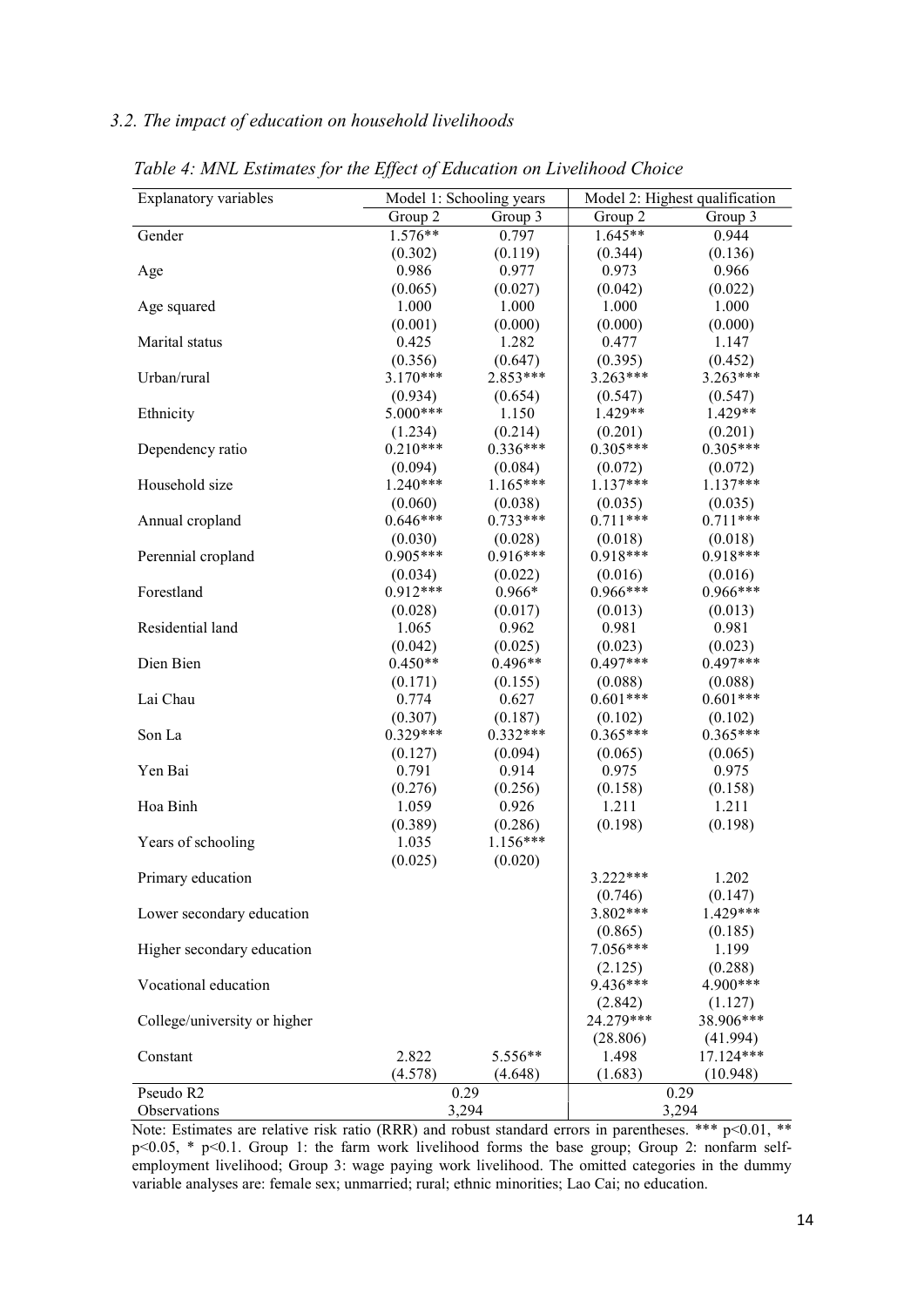Table 4 presents the estimation results from the multinomial logit model, in which education was measured by the household head's highest qualification in Model 1 and the number of formal schooling years in Model 2. Both models show that many explanatory variables are statistically significant at the 5% level or lower, with their signs as expected. Finally, the Pseudo- $R^2 = 0.29$  and is highly significant, indicating that this model has strong explanatory power. $^1$ 

 With respect to the role of education in livelihood choice, the results indicate that better education of household heads has a positive association with adopting a livelihood strategy based on wage employment. Keeping all other variables constant, the results from Model 2 in Table 4 show that an additional year of formal schooling increases the likelihood of a household choosing a livelihood from wage paying work by about 15.6%. Model 1 in Table 4 reveals that a household whose head has achieved higher levels of qualification is much more likely to have a better livelihood. For instance, the likelihood of choosing nonfarm self-employment is 3.22 times higher for a household whose head has primary education than for a household whose head has no education. Similar but much larger effects are observed with higher secondary education (7.05 times), vocational education (9.40) and college/university or higher (24.30 times). The findings imply that education plays an important role in pursuing lucrative livelihoods and that households with low educational levels may be hindered from adopting better livelihoods. Our findings are consistent with previous studies in Vietnam's peri-urban areas (Tran et al., 2014) and rural Vietnam (Pham, Anh Tuan, & Thanh, 2010; Van de Walle & Cratty, 2004).

We also find that other household characteristics have a close link with livelihood choice. The gender evidence suggests that the probability of adopting a wage paying livelihood is about 1.6 times higher for a household with a male head than for a household whose head is female, assuming that the remaining variables in the model are held constant. In addition, Kinh and Hoa households are more likely than ethnic minority households to choose nonfarm selfemployment livelihoods. We find evidence that the only type of land associated with livelihood choice is annual cropland. In accordance with other findings in several developing countries (Rigg, 2006; Winters et al., 2009), our research shows that cropland is negatively associated with the choice of both wage paying work and nonfarm self-employment livelihoods. The

<u>.</u>

<sup>&</sup>lt;sup>1</sup> An extremely good fit for the model is confirmed if the value of the Pseudo-R<sup>2</sup> ranges from 0.2 to 0.4 (Louviere, Hensher, & Swait, 2000).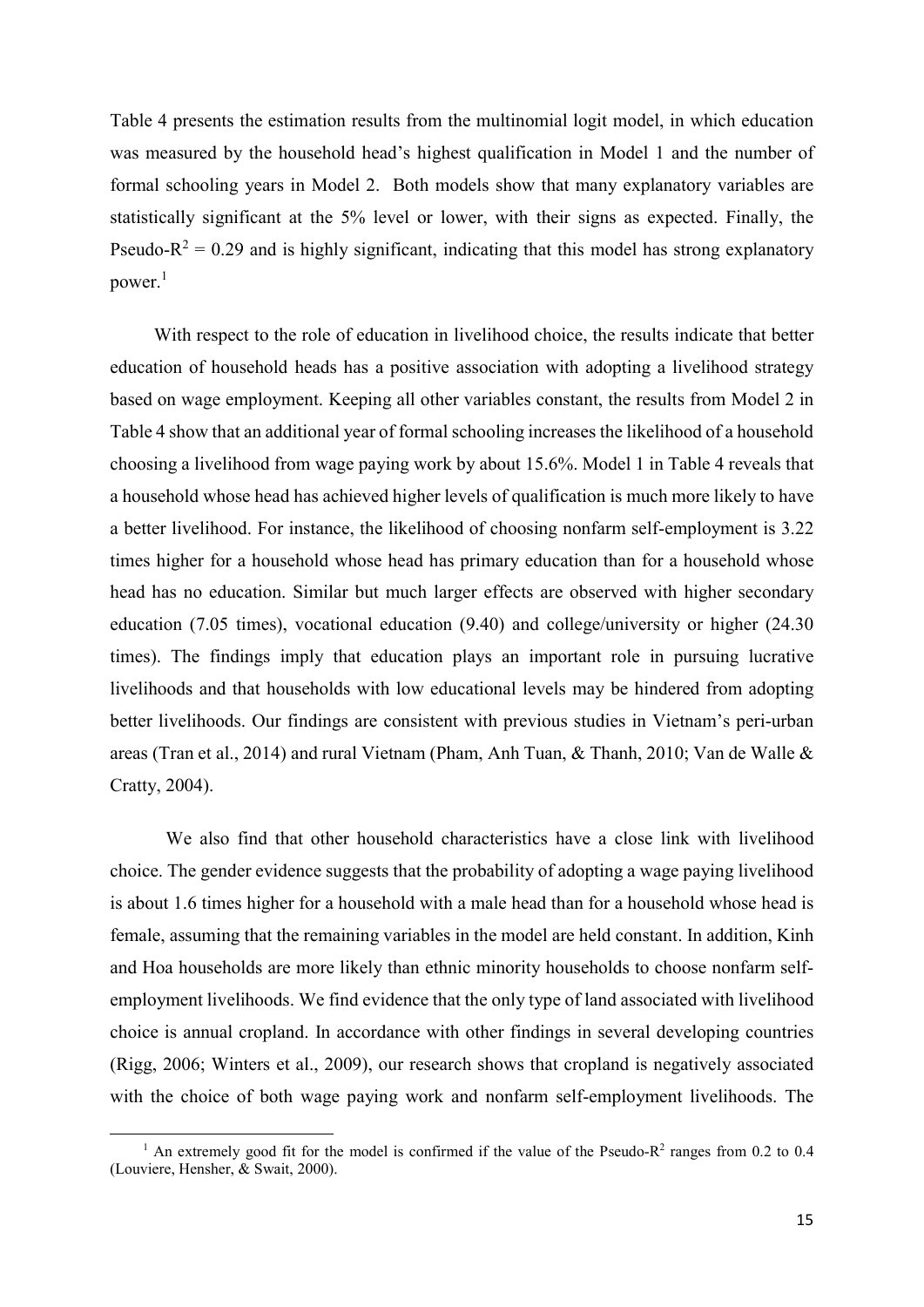results show that the likelihood of choosing various livelihoods varies significantly across provinces. For instance, holding all other variables constant, households in Dien Bien and Son Lan are less likely to adopt a strategy based on nonfarm activities, including both wage paying and self-employment, than households in Lao Cai. However, households in Lai Chau are more likely to choose wage paying and nonfarm self-employment livelihoods than those in Lao Cai.

|                              |                       | Model 1   |         | Model 2            |           |         |  |
|------------------------------|-----------------------|-----------|---------|--------------------|-----------|---------|--|
|                              | Highest qualification |           |         | Years of schooling |           |         |  |
| Explanatory variables        | Coefficient           | <b>SE</b> | P-value | Coefficient        | <b>SE</b> | P-value |  |
| Gender                       | 0.069                 | 0.030     | **      | 0.046              | 0.031     |         |  |
| Age                          | 0.023                 | 0.006     | ***     | 0.026              | 0.006     | ***     |  |
| Age squared                  | 0.000                 | 0.000     | ***     | 0.000              | 0.000     | ***     |  |
| Marital status               | 0.039                 | 0.107     |         | 0.047              | 0.107     |         |  |
| Urban/rural                  | 0.302                 | 0.077     | ***     | 0.322              | 0.075     | ***     |  |
| Ethnicity                    | 0.342                 | 0.047     | ***     | 0.319              | 0.048     | ***     |  |
| Dependency ratio             | $-0.518$              | 0.056     | ***     | $-0.513$           | 0.056     | ***     |  |
| Household size               | $-0.064$              | 0.006     | ***     | $-0.057$           | 0.007     | ***     |  |
| Annual cropland              | $-0.036$              | 0.007     | ***     | $-0.041$           | 0.007     | ***     |  |
| Perennial cropland           | 0.019                 | 0.006     | ***     | 0.016              | 0.007     | **      |  |
| Forestland                   | 0.004                 | 0.004     |         | 0.004              | 0.004     |         |  |
| Residential land             | 0.020                 | 0.006     | ***     | 0.018              | 0.006     | ***     |  |
| Dien Bien                    | $-0.128$              | 0.063     | $***$   | $-0.126$           | 0.063     | $***$   |  |
| Lai Chau                     | $-0.029$              | 0.057     |         | $-0.019$           | 0.059     |         |  |
| Son La                       | $-0.171$              | 0.061     | ***     | $-0.181$           | 0.062     | ***     |  |
| Yen Bai                      | $-0.079$              | 0.056     |         | $-0.094$           | 0.058     |         |  |
| Hoa Binh                     | 0.020                 | 0.066     |         | $-0.030$           | 0.067     |         |  |
| Primary education            | 0.157                 | 0.031     | ***     |                    |           |         |  |
| Lower secondary education    | 0.249                 | 0.035     | ***     |                    |           |         |  |
| Higher secondary education   | 0.429                 | 0.054     | ***     |                    |           |         |  |
| Vocational education         | 0.621                 | 0.045     | ***     |                    |           |         |  |
| College/university or higher | 0.869                 | 0.057     | ***     |                    |           |         |  |
| Years of schooling           |                       |           |         | 0.049              | 0.003     | ***     |  |
| Constant                     | 6.750                 | 0.163     | ***     | 6.615              | 0.164     | ***     |  |
| Observations                 |                       | 3.294     |         | 3,294              |           |         |  |
| R-squared                    | 0.53                  |           |         | 0.53               |           |         |  |

Table 5: OLS Estimates for the Effect of Education on Household per Capita Income

Note: Robust standard errors in parentheses. \*\*\* p<0.01, \*\* p<0.05, \* p<0.1. The omitted categories in the dummy variable analyses are female sex, unmarried, rural, ethnic minorities, Lao Cai, no education.

Table 5 reports the results from the household income model with Model 1 using the highest qualification and Model 2 using the number of formal schooling years. Both models explain roughly 50% of the variation in household income. In addition, many coefficients are statistically highly significant ( $p<0.05$ ), with their signs as expected. As shown in Model 2, the coefficient of schooling years indicates that on average and holding all other variables constant, an additional year of formal schooling would increase household per capita income by about 5%. Model 2 in Table 5 indicates that a higher level of qualifications would have an increasing effect on household per capita income and the effect significantly increases with the level of education. For instance, per capita income would be about 16% and 87% higher, respectively,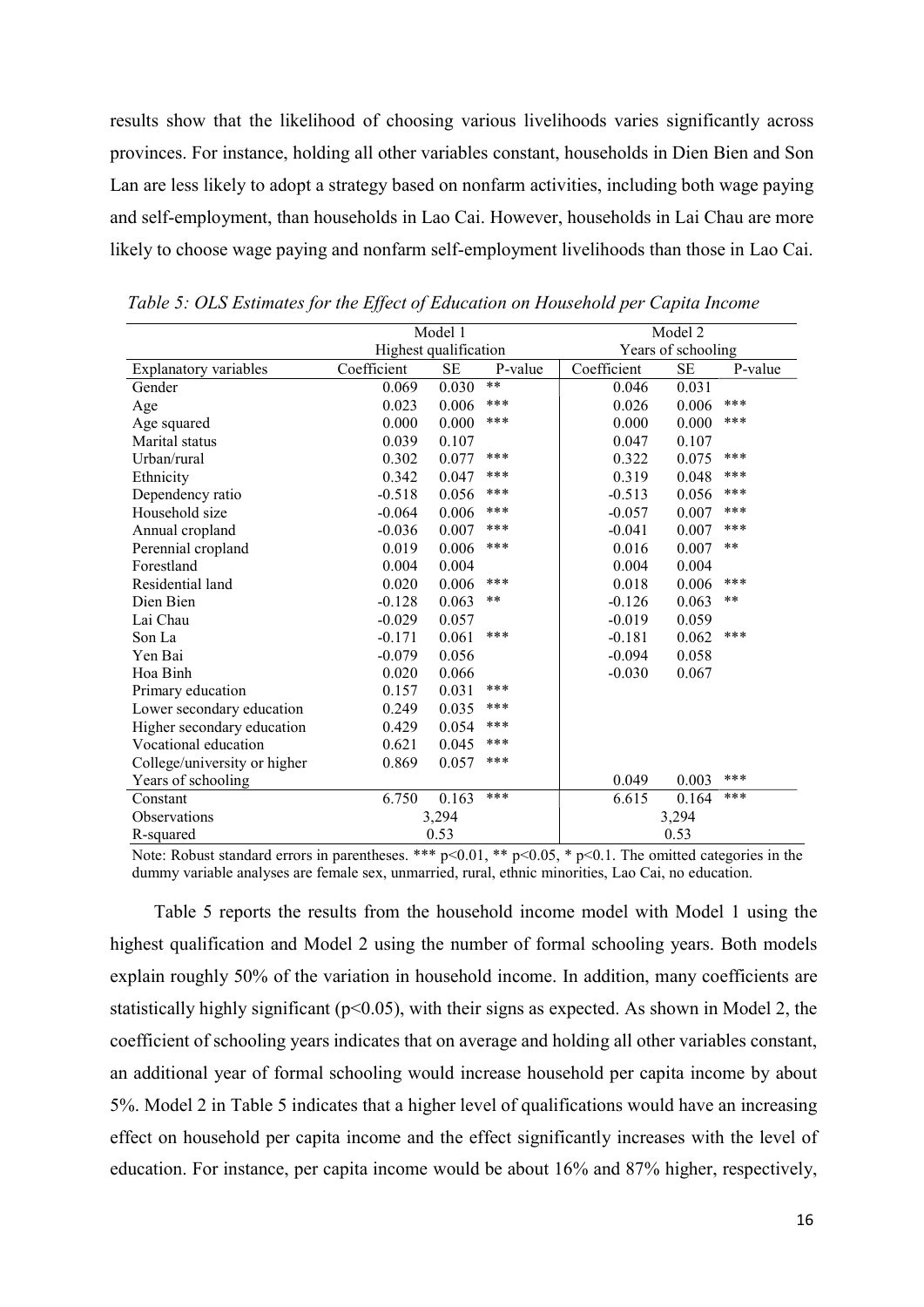for a household whose head had a primary diploma and one with a college/university or higher degree. Similar findings were also found in previous studies in peri-urban Vietnam (Tuyen et al., 2014) and rural Vietnam (Nguyen & Tran, 2013).

Simultaneous Quantile Regression Estimator

| Explanatory<br>Variables | $10th$ Quantile | 25 <sup>th</sup> Quantile | 50 <sup>th</sup> Quantile | 75 <sup>th</sup> Quantile | 90 <sup>th</sup> Quantile |
|--------------------------|-----------------|---------------------------|---------------------------|---------------------------|---------------------------|
| Years of schooling       | 28.862***       | 37.736***                 | 55.940***                 | 76.068***                 | $109.387***$              |
|                          | (3.636)         | (3.878)                   | (3.855)                   | (5.514)                   | (10.753)                  |
| Gender                   | $-14.528$       | $-9.518$                  | $-16.412$                 | 63.403                    | 123.742                   |
|                          | (41.461)        | (45.253)                  | (35.733)                  | (61.748)                  | (117.812)                 |
| Age                      | 13.718**        | 27.693***                 | 41.829***                 | 35.419***                 | 43.667***                 |
|                          | (6.461)         | (6.508)                   | (7.392)                   | (8.195)                   | (13.627)                  |
| Age squared              | $-0.119$        | $-0.246***$               | $-0.353***$               | $-0.261***$               | $-0.339***$               |
|                          | (0.072)         | (0.070)                   | (0.078)                   | (0.081)                   | (0.129)                   |
| Marital status           | 69.679          | 4.566                     | 18.477                    | 130.787                   | 382.728                   |
|                          | (183.509)       | (114.201)                 | (174.791)                 | (270.385)                 | (3,080.414)               |
| Urban/rural              | 410.517***      | 567.857***                | 673.950***                | 961.327***                | 862.607***                |
|                          | (61.187)        | (56.341)                  | (106.078)                 | (156.924)                 | (289.073)                 |
| Ethnicity                | 348.192***      | 486.490***                | 579.928***                | 905.169***                | 1,408.618***              |
|                          | (45.890)        | (57.372)                  | (63.905)                  | (143.736)                 | (225.062)                 |
| Dependency ratio         | $-284.350***$   | $-316.573***$             | $-627.089***$             | $-1,006.560***$           | $-1,804.555***$           |
|                          | (56.288)        | (75.200)                  | (61.341)                  | (110.922)                 | (159.876)                 |
| Household size           | $-6.509$        | $-15.821**$               | $-35.729***$              | $-61.672***$              | $-73.702***$              |
|                          | (7.114)         | (7.750)                   | (9.444)                   | (10.628)                  | (16.341)                  |
| Annual cropland          | $-37.457***$    | $-53.374***$              | $-88.293***$              | $-101.828***$             | $-161.100***$             |
|                          | (7.642)         | (7.820)                   | (10.686)                  | (15.626)                  | (26.370)                  |
| Perennial cropland       | $-8.030*$       | $-7.190$                  | 7.820                     | 27.641***                 | 69.884***                 |
|                          | (4.511)         | (4.914)                   | (5.737)                   | (9.359)                   | (14.672)                  |
| Forestland               | 1.743           | 2.514                     | $6.745**$                 | 7.348                     | 9.516                     |
|                          | (3.386)         | (2.666)                   | (3.322)                   | (5.282)                   | (9.970)                   |
| Residential land         | 13.749***       | 9.471*                    | 9.831                     | 26.837**                  | 8.481                     |
|                          | (4.354)         | (5.110)                   | (6.684)                   | (10.629)                  | (22.810)                  |
| Dien Bien                | $-111.050***$   | $-127.555***$             | $-48.070$                 | $-144.958**$              | $-138.984$                |
|                          | (31.909)        | (40.094)                  | (53.332)                  | (73.512)                  | (107.527)                 |
| Lai Chau                 | $-22.492$       | $-11.078$                 | 59.714                    | $-52.558$                 | $-134.998$                |
|                          | (34.360)        | (38.844)                  | (41.275)                  | (56.977)                  | (88.318)                  |
| Son La                   | $-154.188***$   | $-141.098***$             | $-69.971$                 | $-202.521***$             | $-365.567***$             |
|                          | (43.959)        | (49.008)                  | (58.642)                  | (72.718)                  | (94.154)                  |
| Yen Bai                  | $-142.684***$   | $-163.706***$             | $-155.240***$             | $-226.419***$             | $-170.503$                |
|                          | (50.199)        | (41.602)                  | (47.548)                  | (71.681)                  | (132.016)                 |
| Hoa Binh                 | $-126.195***$   | $-111.935**$              | $-1.624$                  | $-11.434$                 | $-214.302$                |
|                          | (47.708)        | (56.250)                  | (55.110)                  | (81.992)                  | (136.588)                 |
| Constant                 | $515.401***$    | 496.057***                | 747.555***                | $1,496.651***$            | 2,605.122***              |
|                          | (140.827)       | (168.450)                 | (199.374)                 | (251.971)                 | (436.752)                 |
| Pseudo R <sub>2</sub>    | 0.15            | 0.22                      | 0.32                      | 0.37                      | 0.38                      |
| Observations             | 3,294           | 3,294                     | 3,294                     | 3,294                     | 3,294                     |

Table 6: QR Estimates for the Effect of Education on Household per Capita Income

Note: \* significant at 10%; \*\* significant at 5%; \*\*\* significant at 1%. Bootstrapped standard errors (1000 replications) in parentheses. The omitted categories in the dummy variable analyses are female sex, unmarried, rural, ethnic minorities, Lao Cai.

Table 6 provides the estimation results from the quantile regression analysis. It shows that education has a positive and statistically significant effect on household per capita income for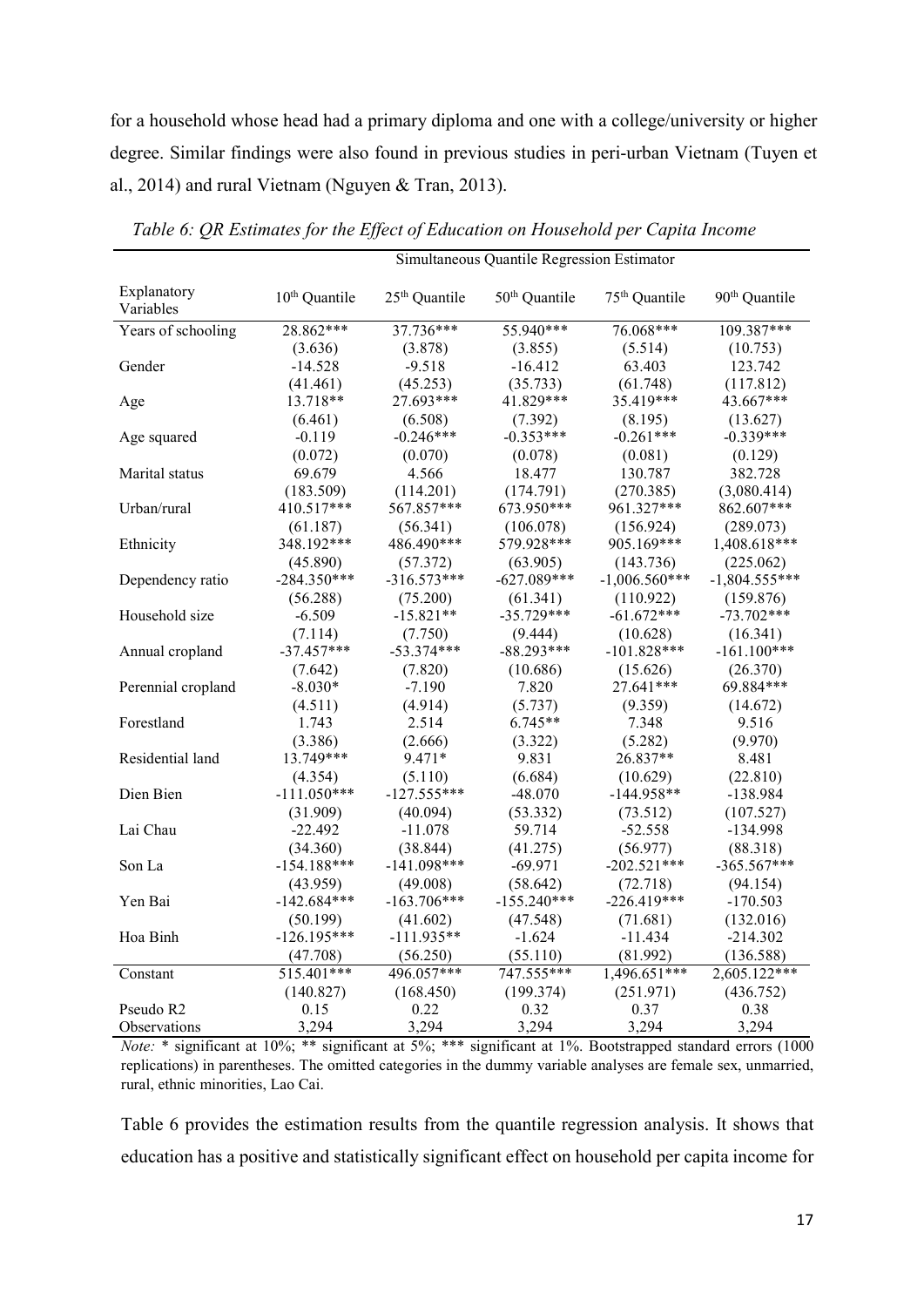all quantiles. Interestingly, the results in Table 6 and Figure 5 indicate that the effect is substantially heterogeneous across the quantiles considered, and increases when moving up the conditional income distribution. For instance, holding all other factors constant, an additional year of formal schooling would lead to an increase of about 29,000 VND in monthly per capita income for those in the  $10<sup>th</sup>$  quantile. However, the corresponding figures for those in the 50<sup>th</sup>, 75<sup>th</sup> and 90<sup>th</sup> quantiles are about 56,000 VND, 76,000 VND and 110,000 VND, respectively. This finding shows education to be more profitable at the top of the distribution, which implies that education increases within-level income inequality in absolute terms<sup>2</sup>. Similar results were also found when education is measured by the highest qualification (see Appendix 2).



Figure 5: Heterogeneous Effects of Education on Income Across Percentiles Note: Figure 2 reflects the varying effects of years of schooling on per capita income across different points in the income distribution and also indicates that the effect is greater for better-off households.

Source: Authors' calculation from the 2016 VHLSS.

<u>.</u>

The greater influence of education on higher quantiles may be explained by the fact that better-off households have more resources or a better ability to use their human capital more efficiently, which in turn can lead to higher income levels. Another possible reason is that for the same number of years of schooling, the better off received better quality education than

 $2$  the absolute gap between "rich" and "poor" rather than the proportionate gap.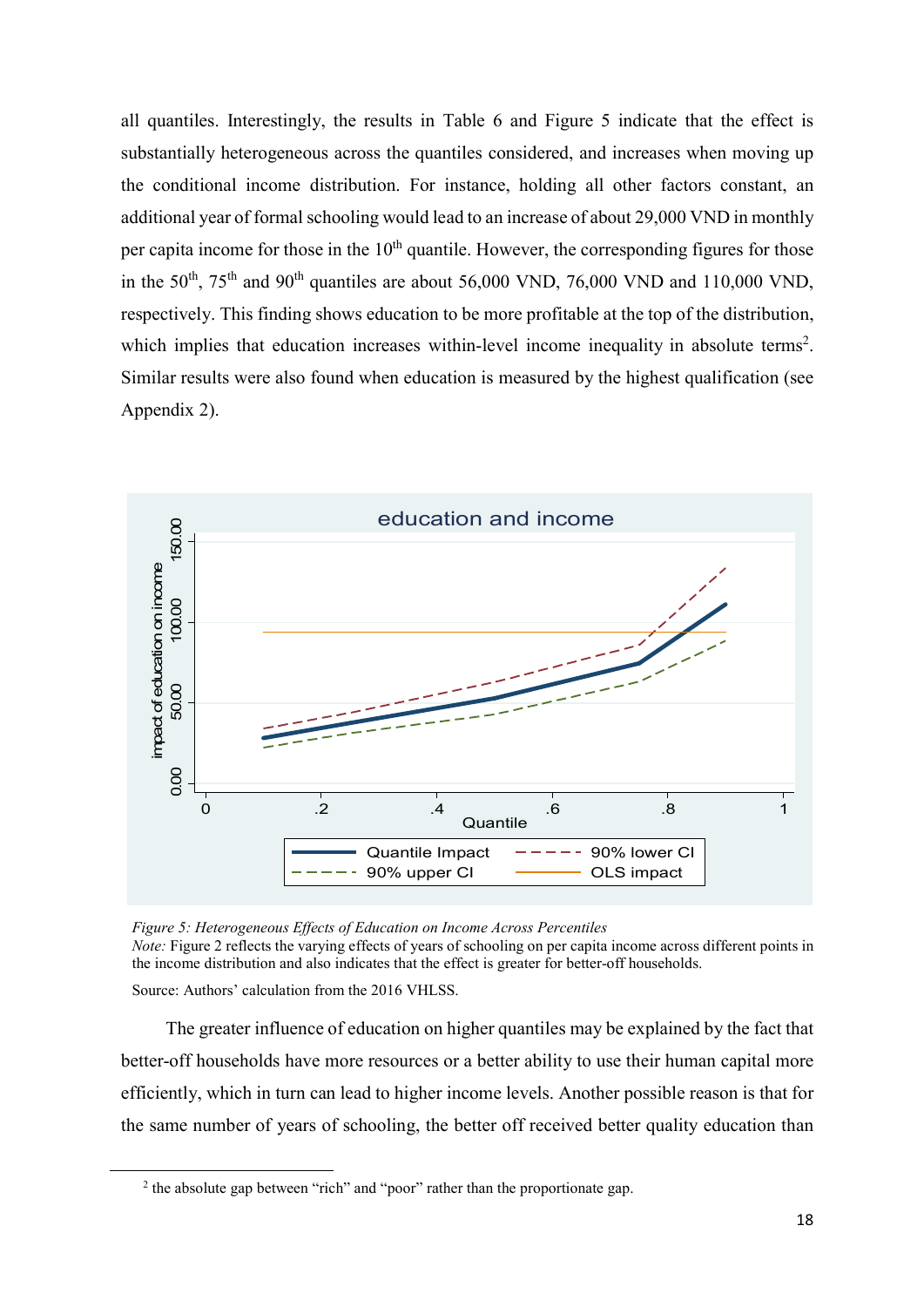those worse off. These results suggest that a mean regression approach has obscured the role of education in improving household welfare at different points of outcome distribution.

The results from probit regression analysis are given in Table 7, which indicates that better education is strongly associated with a lower likelihood of a household remaining in poverty. Model 2 in Table 7 reveals that an additional year of formal schooling would have a marginal effect of -2% on the probability of a household falling into poverty, holding all other variables constant in the model. Similarly, the results from Model 1 in Table 7 confirm that a household whose head had no college/university or higher degree would, on average, be more likely to be poor than would a household whose head had such a qualification. Specifically, Model 1 predicts a marginal effect of 95%, 116%, 118%, 122% and 128% in the case of vocational education, higher secondary, lower secondary, primary and no education, respectively.<sup>3</sup> The results from both models in Table 7 confirm that better education helps reduce poverty in the study area. The findings are congruent with those from several studies in Vietnam (Tran et al., 2015) and other developing countries (Biddlecom & Kramarow, 1998; Lekobane & Seleka, 2017; Rigg, 2006).

With respect to the role of other household characteristics in household affluence, we find that both household size and dependency ratio reduce per capita income and increase the likelihood of being poor. Similar findings are also reported in several developing countries (Jansen, Pender, Damon, Wielemaker, & Schipper, 2006; Lekobane & Seleka, 2017; Winters et al., 2009) and rural Vietnam (Tran, 2015; Tran et al., 2015). The current study also shows that households headed by men, are Kinh or Hoa, and live in urban areas, would, on average, have higher per capita income and be at lower risk of falling into poverty. However, the results from the quantile regression suggest that the effect of the aforementioned factors is quite heterogeneous at various points of income distribution. For instance, the negative effect of the household size and dependency ratio on household income tends to be larger for better-off households, while the regional (urban) and ethnicity (Kinh and Hoa) factors bring greater benefits for richer households.

 $\overline{a}$ 

 $3$  We use the highest qualification (those with college/university/higher qualifications) as the reference group in Model 1 instead of using the group with no education, because there are no poor households in the group with the highest qualification. Consequently, the education variable "highest qualification" predicted failure and had to be dropped, leaving 208 observations unused.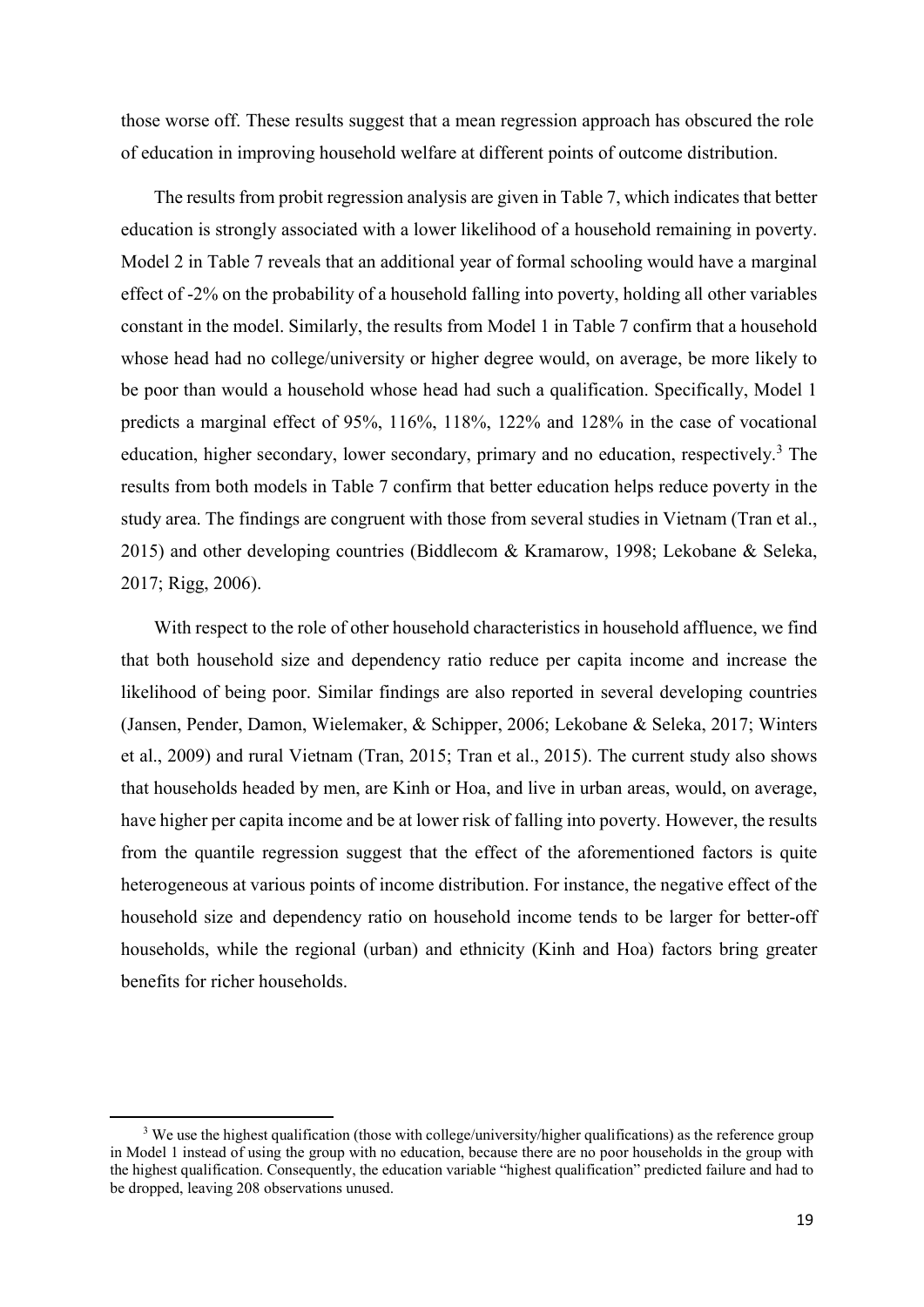|                            |                       | Model 1   |        | Model 2            |           |       |  |
|----------------------------|-----------------------|-----------|--------|--------------------|-----------|-------|--|
|                            | Highest qualification |           |        | Years of schooling |           |       |  |
| Explanatory variables      | Marginal              | <b>SE</b> | $P -$  | Marginal           | <b>SE</b> | $P-$  |  |
|                            | effect                |           | value  | effect             |           | value |  |
| Gender                     | $-0.046$              | 0.021     | $**$   | $-0.032$           | 0.021     |       |  |
| Age                        | $-0.014$              | 0.003     | ***    | $-0.016$           | 0.003     | ***   |  |
| Age squared                | 0.000                 | 0.000     | ***    | 0.000              | 0.000     | ***   |  |
| Marital status             | $-0.056$              | 0.062     |        | $-0.060$           | 0.060     |       |  |
| Urban/rural                | $-0.078$              | 0.048     |        | $-0.075$           | 0.046     |       |  |
| Ethnicity                  | $-0.191$              | 0.039     | ***    | $-0.178$           | 0.038     | ***   |  |
| Dependency ratio           | 0.224                 | 0.035     | ***    | 0.226              | 0.035     | ***   |  |
| Household size             | 0.033                 | 0.004     | ***    | 0.031              | 0.004     | ***   |  |
| Annual cropland            | 0.008                 | 0.005     | $\ast$ | 0.010              | 0.004     | **    |  |
| Perennial cropland         | $-0.007$              | 0.003     | $***$  | $-0.006$           | 0.003     |       |  |
| Forestland                 | $-0.002$              | 0.002     |        | $-0.002$           | 0.002     |       |  |
| Residential land           | $-0.016$              | 0.004     | ***    | $-0.015$           | 0.004     | ***   |  |
| Dien Bien                  | 0.148                 | 0.046     | ***    | 0.144              | 0.045     | ***   |  |
| Lai Chau                   | 0.021                 | 0.041     |        | 0.016              | 0.041     |       |  |
| Son La                     | 0.136                 | 0.038     | ***    | 0.138              | 0.038     | ***   |  |
| Yen Bai                    | 0.051                 | 0.041     |        | 0.058              | 0.041     |       |  |
| Hoa Binh                   | 0.017                 | 0.044     |        | 0.041              | 0.045     |       |  |
| No education               | 1.282                 | 0.045     | ***    |                    |           |       |  |
| Primary education          | 1.222                 | 0.047     | ***    |                    |           |       |  |
| Lower secondary education  | 1.182                 | 0.048     | ***    |                    |           |       |  |
| Higher secondary education | 1.116                 | 0.055     | ***    |                    |           |       |  |
| Vocational education       | 0.955                 | 0.056     | ***    |                    |           |       |  |
| Years of schooling         |                       |           |        | $-0.019$           | 0.002     | ***   |  |
| Observations               |                       | 3,294     |        |                    | 3,294     |       |  |
| Pseudo R2                  |                       | 0.30      |        | 0.29               |           |       |  |

|  |  |  |  |  |  | Table 7: Probit Estimates for the Effect of Education on the Incidence of Poverty |  |  |  |  |
|--|--|--|--|--|--|-----------------------------------------------------------------------------------|--|--|--|--|
|--|--|--|--|--|--|-----------------------------------------------------------------------------------|--|--|--|--|

Note: Robust standard errors in parentheses. \*\*\*  $p<0.01$ , \*\*  $p<0.05$ , \*  $p<0.1$ . The omitted categories in the dummy variable analyses are female sex, unmarried, rural, ethnic minorities, Lao Cai, college/university or higher degree.

Regarding the role of assets in household welfare, the study found that not all types of land are positively associated with household affluence. While both residential and perennial croplands have a positive effect on household income and poverty reduction, this effect is negative for annual cropland and not statistically significant in the case of forestland (Tables 5 and 7). An increase of 1% in perennial cropland would increase per capita income by about 0.02% and reduce the probability of falling into poverty by 0.007%. Interestingly, using a quantile regression analysis, our study provides the first evidence that the income effect of land is substantially heterogeneous at different points of income distribution (Table 6). The negative effect of annual cropland tends to be greater for richer households. Notably, the effect of perennial cropland is statistically significant and positive only for households with per capita income above the median, but is negative for those in the  $10<sup>th</sup>$  quantile. Also, it is found that forestland is positively associated with per capita income for those at the median. This suggests that such findings would be hidden if we only reported the results from a mean regression analysis.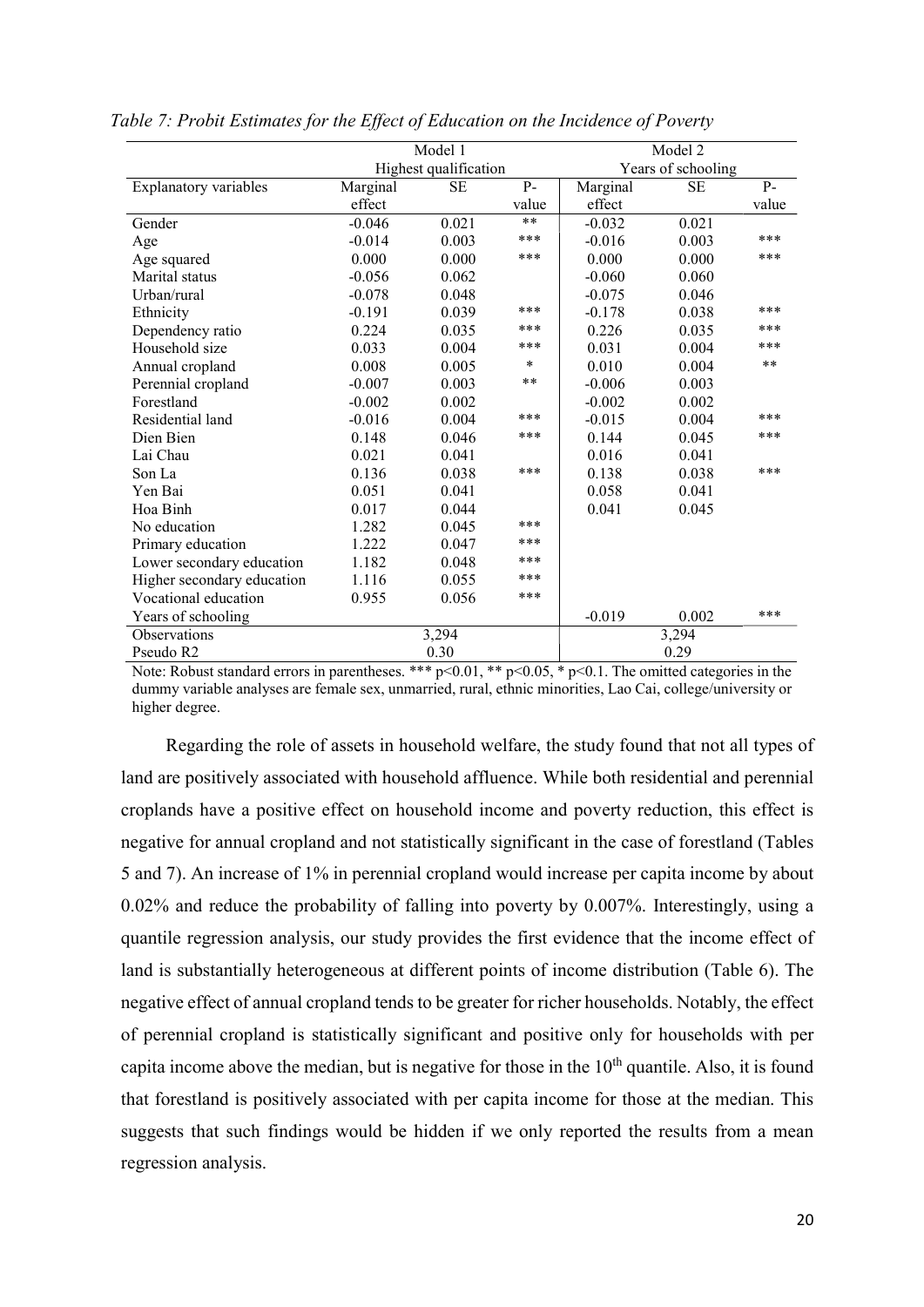Finally, Table 5 shows that some coefficients of province dummy variables are negative and statistically significant, suggesting that on average, households with equal lands, education and other characteristics would have per capita income levels lower in Dien Bien and Son La than in Lao Cai. The disparities in per capita income across provinces suggest that livelihood outcomes are also affected by provincial factors.

#### 4. Policy implication and conclusion

For the first time, this study considers the role of education on livelihood choice, household income, poverty and inequality in the Northwest Region, the poorest region in Vietnam. The extensive empirical literature, which estimates the influence of education on household income using a mean regression approach, disregards variation in the effect for households with the same levels of education. Going beyond the current literature, our study is the first to employ a quantile regression (QR) estimator to investigate the returns on education for the entire distribution of household income, not merely its conditional mean. This approach enables us to measure inequality within groups, since quantile returns represent the income differential between households in the same education group but in different income quantiles.

In the current study, education is measured by the number of years of formal schooling and the highest qualification attained by household heads. We find that the poor have much lower levels of education than do the better off. The results from a multinomial logit model show that education plays a significant role in securing well-paying livelihoods, even after controlling for other factors in the models. In addition, the findings from OLS and probit models confirm that households with better education would, on average, have higher per capita income and a greater chance of escaping poverty. Given that the poor have much lower levels of education than those better off, our research finding suggests that increasing the access of the poor to education, combined with improvements in its quality, could have a substantial effect on livelihood choice, income and poverty in the study area.

Notably, we provide the first evidence that there is a significant variation in the returns on education across income distribution, with higher returns for households with higher levels of per capita income. This implies that education has an increasing effect on within-level income inequality in absolute terms and raises challenges for the conventional view of investment in education, in which education improves income equality in the long run, other things being equal (Sakellariou et al., 2006). Higher returns on education for better-off households can be explained by the fact that they have more resources or a better ability to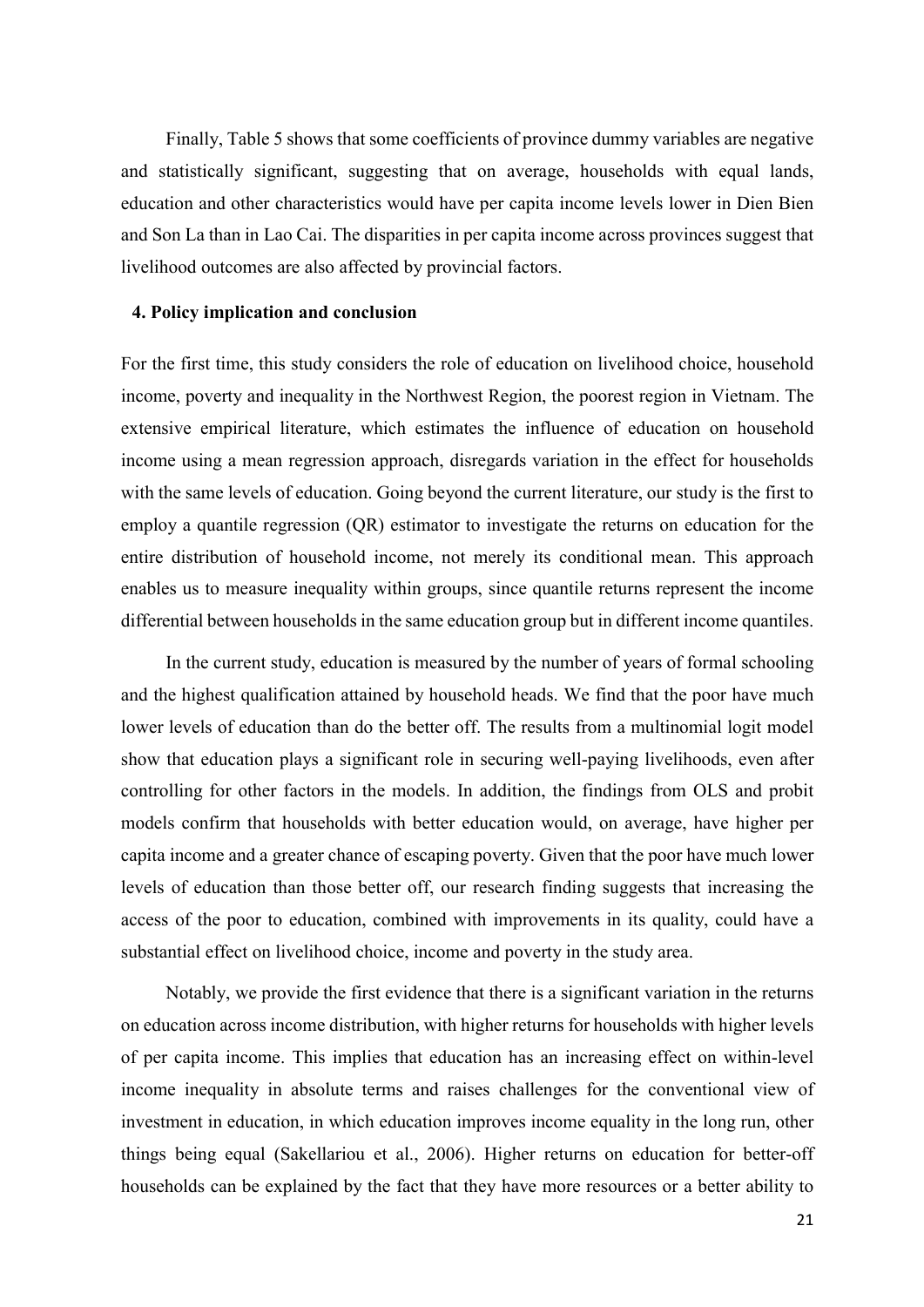use their human capital more efficiently, which in turn can lead to higher income levels. Another possible reason is that for the same number of schooling years, richer households receive better quality education than do those worse off. These results suggest that a mean regression approach that looks only at the effect of education on mean household affluence and does not investigate differences in the distribution of household wealth, may miss heterogeneity that is of interest to policymakers.

We find a number of other factors affecting household income, poverty status, and the choice of better livelihoods. Households with male heads, or of Kinh and Hoa ethnicity, were more likely to have lucrative livelihoods. These households and those living in urban areas also have higher per capita income and a lower likelihood of falling into poverty. The study shows that not all types of land are positively associated with income and poverty alleviation. Both income and poverty reduction are positively linked with perennial cropland and residential land, but are negatively associated with annual cropland. However, the results from the QR estimator show that these factors have heterogeneous effects across points of income distribution. The negative effects of household size and dependency ratios tend to be smaller for poorer households, whereas the positive effects of gender, ethnicity, and regional variables tend to increase for richer households. This suggests that a mean regression approach has obscured the role of household characteristics in improving household welfare at different points of outcome distribution.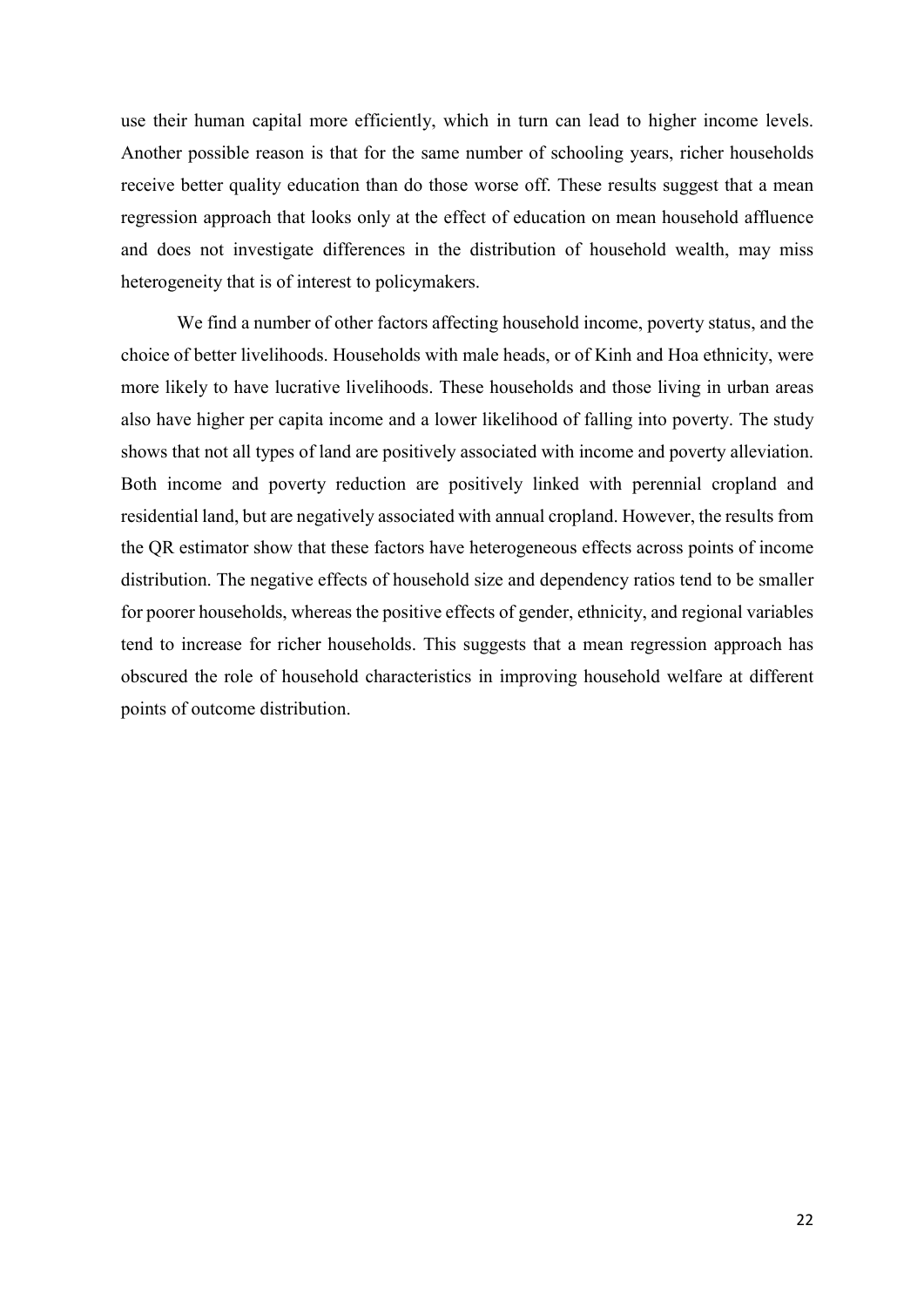#### **References**

- Alves, N. (2012). The impact of education on household income and expenditure inequality. Applied Economics Letters, 19(10), 915-919.
- Biddlecom, A. E., & Kramarow, E. A. (1998). Household headship among married women: The roles of economic power, education, and convention. Journal of Family and Economic Issues, 19(4), 367-382.
- Buchinsky, M. (1994). Changes in the US wage structure 1963-1987: Application of quantile regression. Econometrica: Journal of the Econometric Society, 62(2), 405-458.
- Cameron, A. C., & Trivedi, P. K. (2005). Microeconometrics: Methods and applications. New York, NY: Cambridge University Press.
- Cheng, S., & Long, J. S. (2007). Testing for IIA in the multinomial logit model. Sociological Methods & Research, 35(4), 583-600.
- Cloutier, M.-H., Cockburn, J., & Decaluwé, B. (2008). Education and poverty in Vietnam: A computable general equilibrium analysis. Cahier de recherche/Working Paper 08-04. CIRPEE. Quebec, Canada. Retrieved from https://depot.erudit.org/retrieve/1320/CIRPEE08-04.pdf
- Doan, T., Le, Q., & Tran, T. Q. (2018). Lost in transition? Declining returns to education in Vietnam. The European Journal of Development Research, 30(2), 195-216.
- General Statistical Office. (2015). Results of Vietnam Household Living Standard Survey 2014. Hanoi, Vietnam: Author.
- Gustafsson, B., & Yue, X. (2006). Rural people's perception of poverty in China. IZA Discussion Paper No. 2486. Retrieved from https://papers.ssrn.com/sol3/papers.cfm?abstract\_id=955278
- Hair, J. F., Black, W. C., Babin, B. J., Anderson, R. E., & Tatham, R. L. (1998). Multivariate data analysis (Vol. 5). Upper Saddle River, NJ: Prentice Hall.
- Halpin, B. (2016). DUDAHART: Stata module to calculate and graph Duda-Hart cluster stopping indices from distance matrix, Statistical Software Components, S458195. Boston, MA: Boston College Department of Economics.
- Hinks, T., & Watson, D. (2001). A multinomial logit non-discriminatory approach to estimating racial wage and occupational discrimination. Applied Economics, 33(5), 605- 612.
- Jansen, H. G., Pender, J., Damon, A., Wielemaker, W., & Schipper, R. (2006). Policies for sustainable development in the hillside areas of Honduras: A quantitative livelihoods approach. Agricultural Economics, 34(2), 141-153.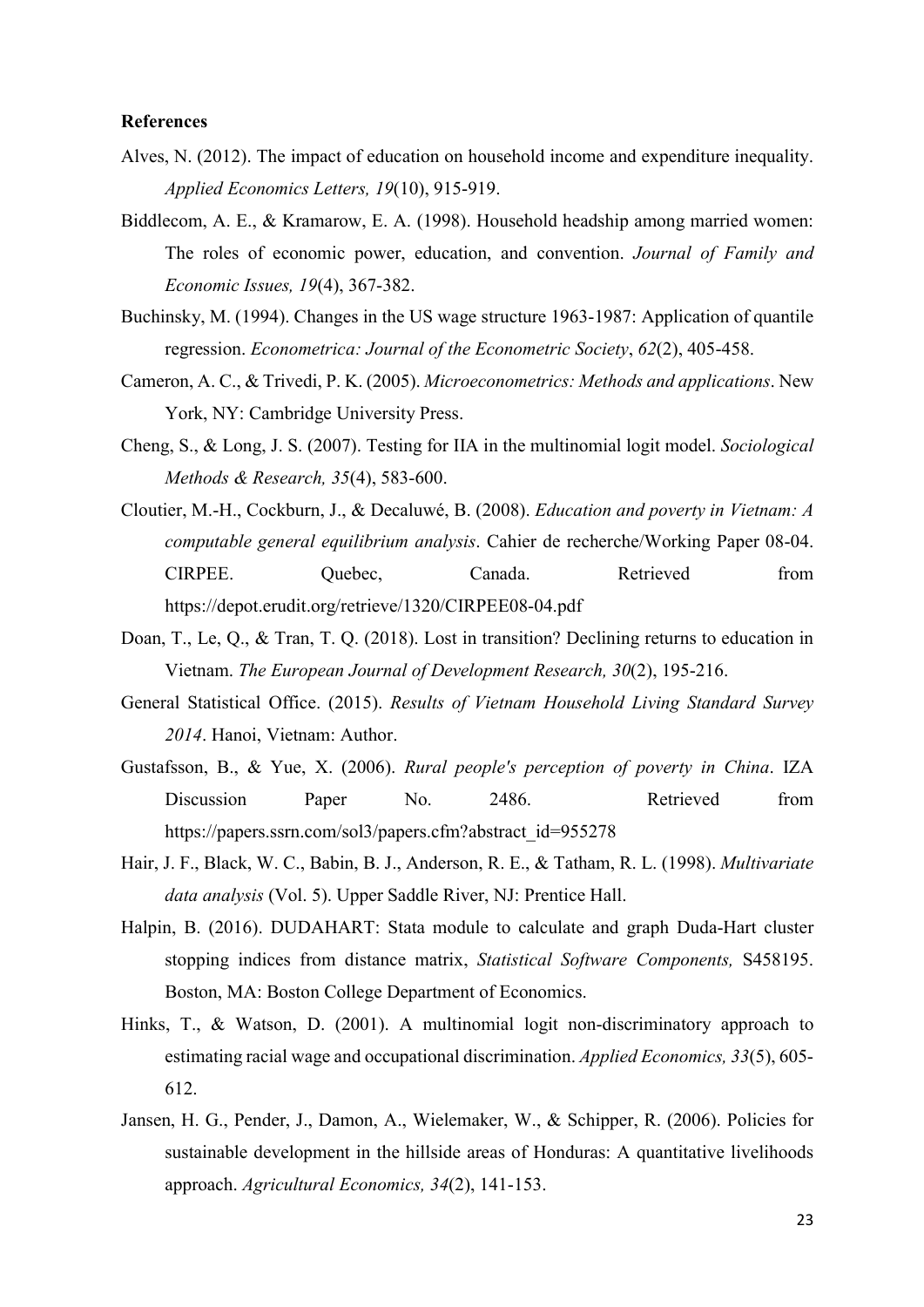Koenker, R. (2005). Quantile regression. Cambridge, NY: Cambridge University Press.

- Koenker, R., & Hallock, K. F. (2001). Quantile regression. Journal of Economic Perspectives, 15(4), 143-156.
- Lekobane, K. R., & Seleka, T. B. (2017). Determinants of household welfare and poverty in Botswana, 2002/2003 and 2009/2010. Journal of Poverty, 21(1), 42-60.
- Louviere, J. J., Hensher, D. A., & Swait, J. D. (2000). Stated choice methods: Analysis and applications. Cambridge, NY: Cambridge University Press.
- Maitra, P., & Vahid, F. (2006). The effect of household characteristics on living standards in South Africa 1993–1998: A quantile regression analysis with sample attrition. Journal of Applied Econometrics, 21(7), 999-1018.
- Nguyen, C. V., Phung, T. D., & Westbrook, D. (2015). Do the poorest ethnic minorities benefit from a large-scale poverty reduction program? Evidence from Vietnam. The Quarterly Review of Economics and Finance, 56, 3-14.
- Nguyen, C. V., & Tran, A. N. (2013). The role of crop land during economic development: Evidence from rural Vietnam. European Review of Agricultural Economics, 41(4), 561- 582.
- Nielsen, Ø. J., Rayamajhi, S., Uberhuaga, P., Meilby, H., & Smith‐Hall, C. (2013). Quantifying rural livelihood strategies in developing countries using an activity choice approach. Agricultural Economics, 44(1), 57-71.
- Oxfam. (2017). Even it up: How to tackle inequality in Vietnam. Hanoi, Vietnam: Oxfam Vietnam.
- Pede, V. O., Luis, J. S., Paris, T. R., & McKinley, J. D. (2012). Determinants of household income: A quantile regression approach for four rice-producing areas in the Philippines. Asian Journal of Agriculture and Development, 9(2), 65-76.
- Pham, T., Anh Tuan, B., & Thanh, L. (2010). Is nonfarm diversification a way out of poverty for rural households? Evidence from Vietnam in 1993-2006. Poverty and Economic Poverty PMMA Working Paper 2010-17. Social Science Research Network. Retrieved from https://papers.ssrn.com/sol3/papers.cfm?abstract\_id=1715603
- Psacharopoulos, G., & Patrinos, H. A. (2004). Returns to investment in education: A further update. Education Economics, 12(2), 111-134.
- Punj, G., & Stewart, D. W. (1983). Cluster analysis in marketing research: Review and suggestions for application. Journal of Marketing Research, 20(2), 134-148.
- Rigg, J. (2006). Land, farming, livelihoods, and poverty: Rethinking the links in the rural South. World Development, 34(1), 180-202.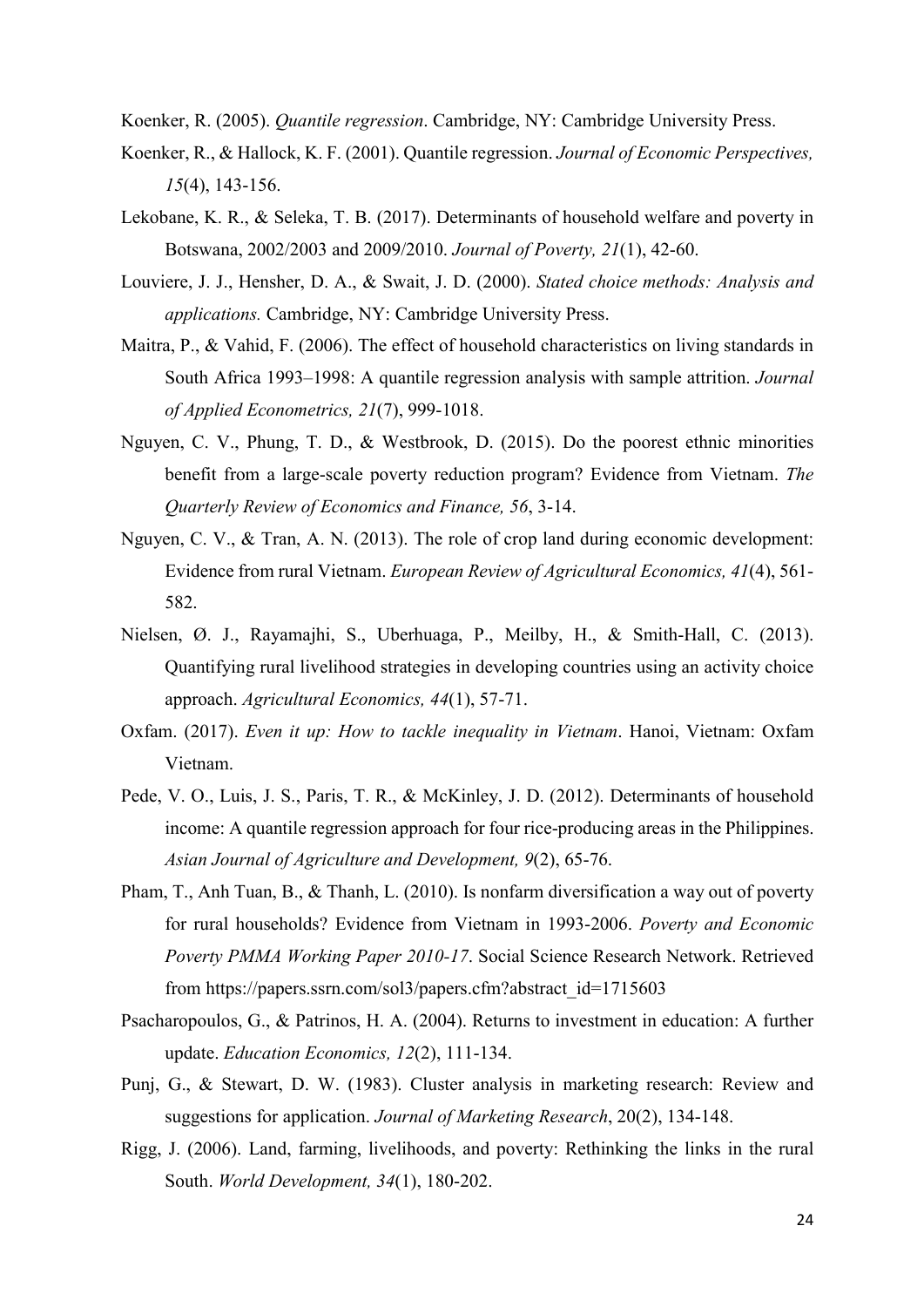- Sakellariou, C., Patrinos, H. A., & Ridao-Cano, C. (2006). Estimating the returns to education: Accounting for heterogeneity in ability. World Bank Policy Research Working Paper 4040. The World Bank. Washington D.C. Retrieved from http://documents.worldbank.org/curated/en/493861468046772160/pdf/wps4040.pdf
- Santi, L. L. (1990). Household headship among unmarried persons in the United States, 1970– 1985. Demography, 27(2), 219-232.
- Tran, T. Q. (2015). Socio-economic determinants of household income among ethnic minorities in the Northwest Mountains, Vietnam. Croatian Economic Survey, 17(1), 139-159.
- Tran, T. Q. (2016). Income sources and inequality among ethnic minorities in the Northwest region, Vietnam. Environment, Development and Sustainability, 18(4), 1239-1254.
- Tran, T. Q., Lim, S., Cameron, M. P., & Van, H. V. (2014). Farmland loss and livelihood outcomes: A micro-econometric analysis of household surveys in Vietnam. Journal of the Asia Pacific Economy, 19(3), 423-444.
- Tran, T. Q., Nguyen, S. H., Vu, H. V., & Nguyen, V. Q. (2015). A note on poverty among ethnic minorities in the Northwest region of Vietnam. Post-Communist Economies, 27(2), 268-281.
- Tran, T. Q., Tran, A. L., Pham, T. M., & Vu, H. V. (2018). Local governance and occupational choice among young people: First evidence from Vietnam. Children and Youth Services Review, 86(2), 21-31.
- Tsukahara, I. (2007). The effect of family background on occupational choice. Labour, 21(4‐ 5), 871-890.
- Van de Walle, D., & Cratty, D. (2004). Is the emerging non‐farm market economy the route out of poverty in Vietnam? Economics of Transition, 12(2), 237-274.
- Winters, P., Davis, B., Carletto, G., Covarrubias, K., Quiñones, E. J., Zezza, A., . . . Stamoulis, K. (2009). Assets, activities and rural income generation: Evidence from a multicountry analysis. World Development, 37(9), 1435-1452.
- World Bank. (2013). Not yet done: Vietnam's remarkable progress on poverty reduction and the emerging challenges. Washington DC: Author.
- World Bank. (2015). Vietnam development report 2014. Hanoi, Vietnam: Author.
- World Bank & Ministry of Planning and Investment of Vietnam. (2016). Vietnam 2035: Toward prosperity, creativity, equity, and democracy. Washington, DC: Author.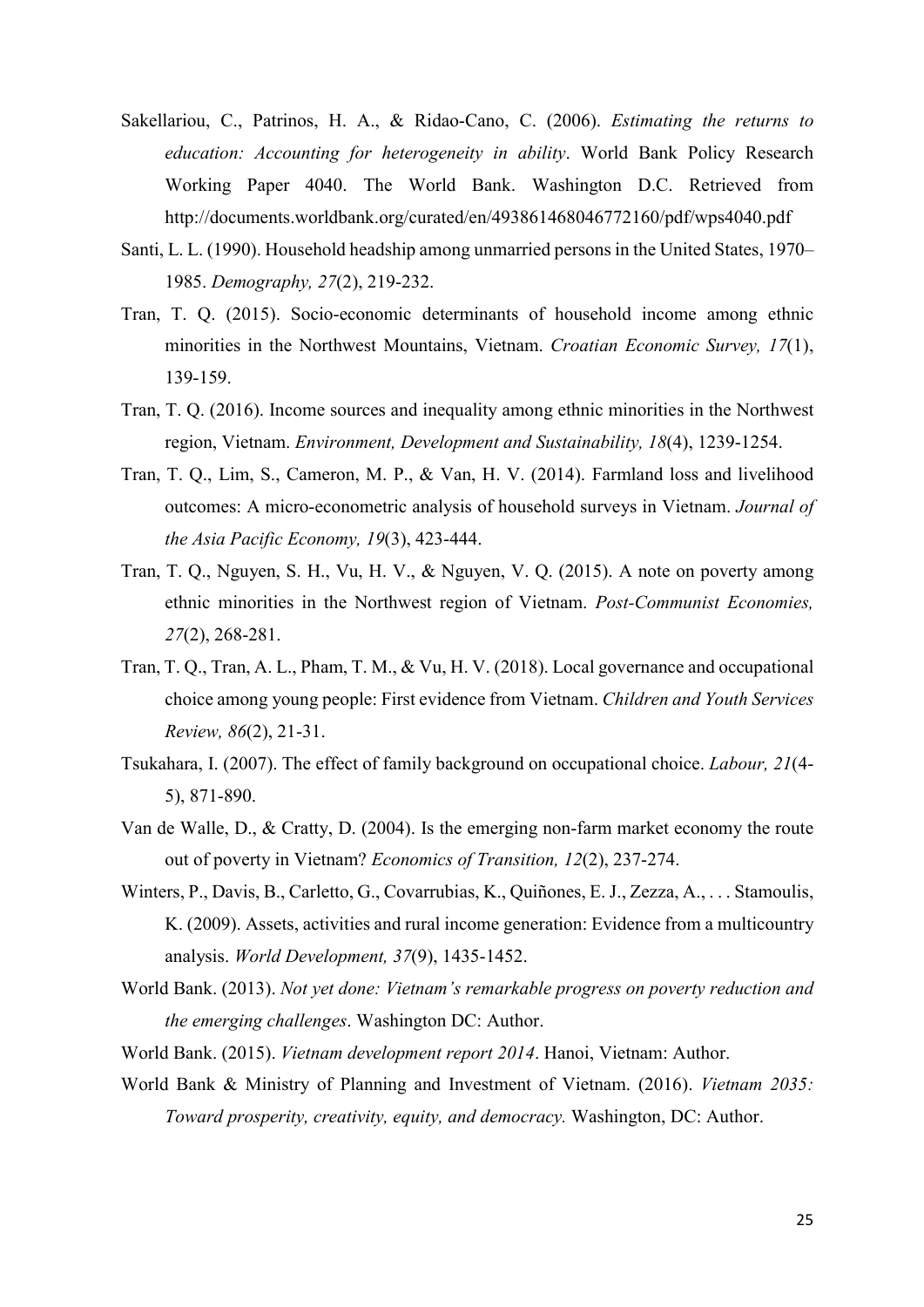# Appendix 1

| <b>Variables</b>                 |       | <b>Ethnic minorities</b> |       | Kinh & Hoa | Whole sample |        |  |
|----------------------------------|-------|--------------------------|-------|------------|--------------|--------|--|
|                                  | Mean  | Sd                       | Mean  | Sd         | Mean         | Sd     |  |
| Gender                           | 0.88  | 0.32                     | 0.65  | 0.48       | 0.81         | 0.39   |  |
| Age                              | 43.54 | 12.75                    | 50.16 | 13.12      | 45.51        | 13.21  |  |
| Marital status                   | 0.01  | 0.11                     | 0.01  | 0.11       | 0.01         | 0.11   |  |
| Schooling years                  | 5.12  | 4.33                     | 10.40 | 4.00       | 6.70         | 4.90   |  |
| Dependency ratio                 | 0.37  | 0.23                     | 0.36  | 0.28       | 0.37         | 0.24   |  |
| Household size                   | 4.74  | 1.79                     | 3.60  | 1.34       | 4.40         | 1.75   |  |
| Wage employment<br>Nonfarm self- | 0.56  | 0.50                     | 0.74  | 0.44       | 0.61         | 0.49   |  |
| employment                       | 0.23  | 0.42                     | 0.42  | 0.49       | 0.29         | 0.45   |  |
| Annual cropland                  | 86.62 | 97.44                    | 13.51 | 49.53      | 64.86        | 92.27  |  |
| Perennial cropland               | 5.81  | 24.49                    | 10.03 | 42.45      | 7.07         | 31.00  |  |
| Forestland                       | 37.48 | 127.45                   | 22.82 | 94.79      | 33.11        | 118.85 |  |
| Residential land                 | 0.65  | 3.10                     | 1.38  | 15.66      | 0.87         | 8.94   |  |
| Urban/rural                      | 0.08  | 0.27                     | 0.53  | 0.50       | 0.21         | 0.41   |  |
| Per capita income                | 1,207 | 1,208                    | 3,432 | 2,895      | 1,870        | 2,134  |  |
| Poverty head count               | 0.38  | 0.48                     | 0.034 | 0.018      | 0.27         | 0.45   |  |
| Observations                     | 2313  |                          | 981   |            |              | 3294   |  |

## Household Characteristics by Ethnicity